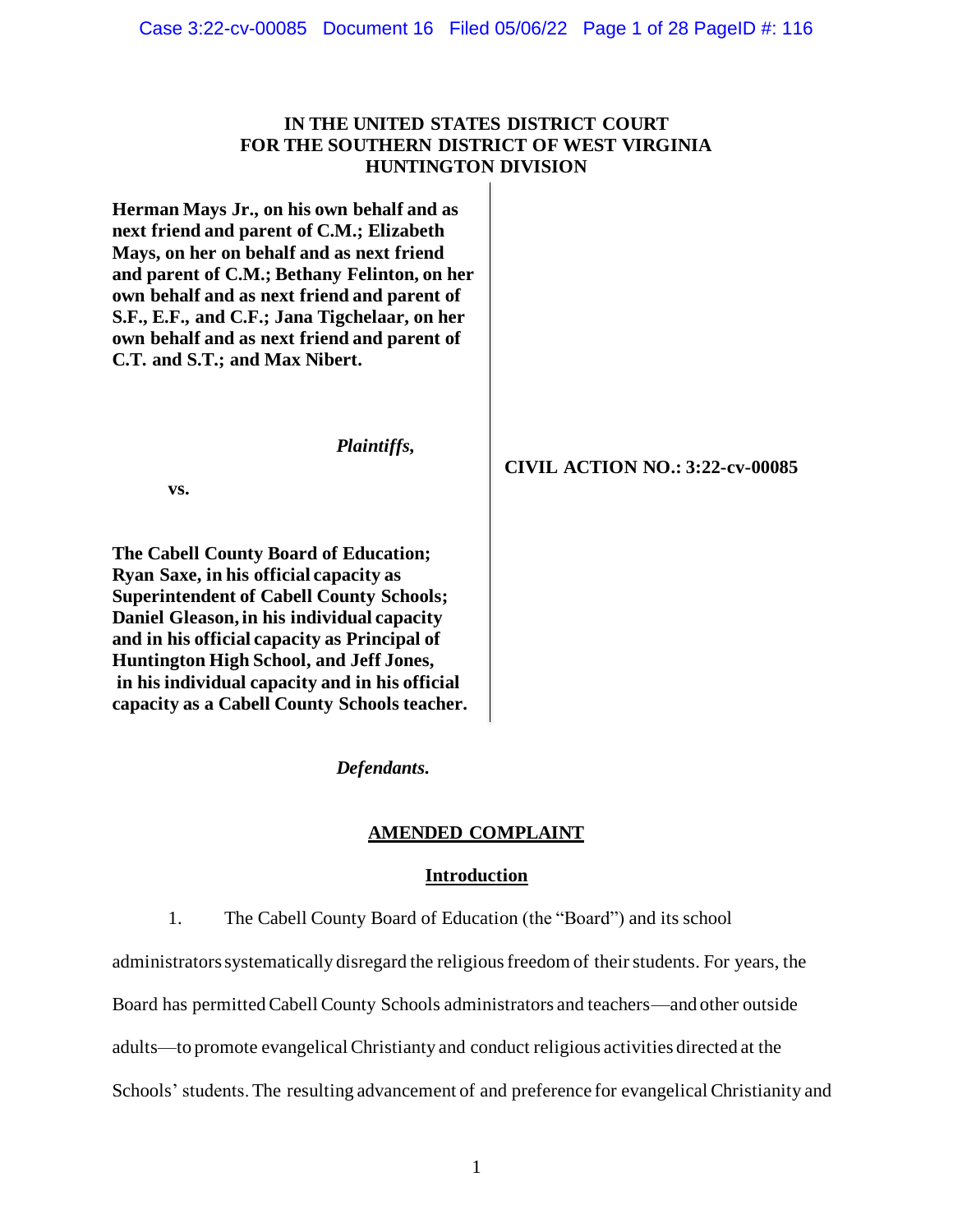### Case 3:22-cv-00085 Document 16 Filed 05/06/22 Page 2 of 28 PageID #: 117

coercion of the Schools' students to participate in Christian religious activity violates the students' constitutional rights.

2. In spite of their knowledge of these constitutional violations, the Board and administrators have been repeatedly indifferent to the situation, allowing this practice and custom to persist and fostering an environment in which administrators and teachers can continue to pursue their unconstitutional agendas.

3. Most recently, as a result of this longstanding custom, schools within Cabell County sponsored religious revivals during the school day. At the behest of adult evangelists, Huntington High School held an assembly for students that sought to convert students to evangelical Christianity. Some students were forced to attend this adult-led worship service and religious revival during the school day. But regardless of whether attendance was mandatory or voluntary, the Defendants continue to violate the First Amendment by permitting—and coordinating and facilitating these sorts of events and encouraging students to attend and participate.

4. Parents and students bring this suit to obtain injunctive relief to end Defendants' unconstitutional custom and ensure these specific constitutional violations do not occur again in the future.

### **Jurisdiction and Venue**

5. This action arises under the First and Fourteenth Amendments to the Constitution of the United States and 42 U.S.C. § 1983.

6. This Court has jurisdiction under Article III of the United States Constitution, 28 U.S.C. § 1331, and 28 U.S.C. § 1343(a)(3)–(4).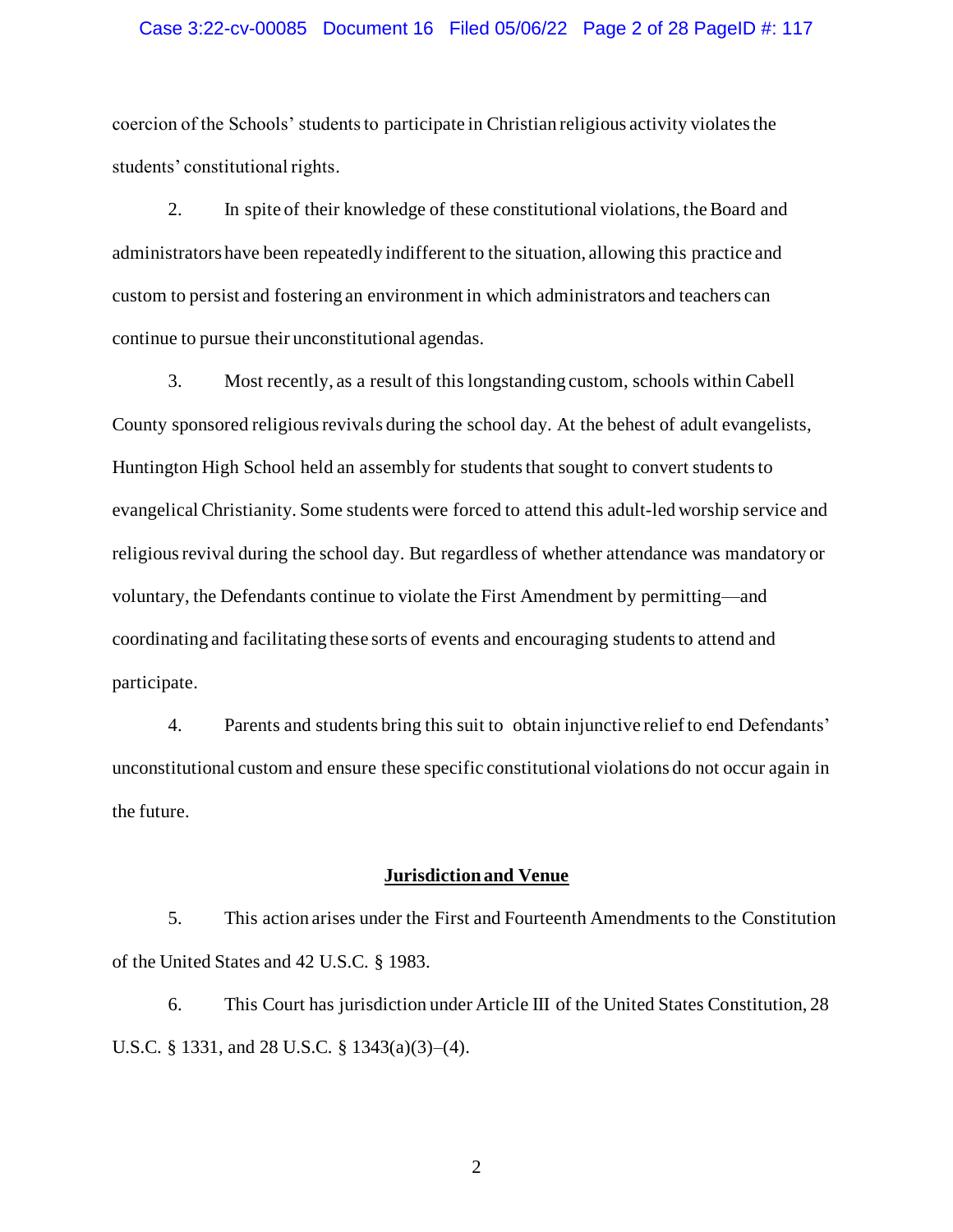7. The Court is authorized to award declaratory relief under 28 U.S.C. §§ 2201 and 2202.

8. Venue is proper in this district pursuant to 28 U.S.C. § 1391 as the facts arose in the district and defendantsCabell County Board of Education, Ryan Saxe, and Daniel Gleason reside within the district.

# **Parties<sup>1</sup>**

9. Herman Mays, Jr. and Elizabeth Mays are the parents of C.M., a student who attends Huntington High School.

10. Bethany Felinton is the parent of S.F. and E.F., who are students who attend Huntington High School. Felinton is also the parent of C.F., who attends Southside Elementary School.

11. Jana Tigchelaar is the parent of C.T., a student who attends Huntington High School. Tigchelaar is also the parent of S.T., who attends Huntington Middle School.

12. Max Nibert is a student who attends Huntington High School.

13. Defendant Cabell County Board of Education is a municipal body and corporate entity existing under the laws of the state of West Virginia. The Cabell County Board of Education is responsible for the management of public schools within Cabell County.

14. Defendant Ryan Saxe is the Superintendent of Cabell County Schools.

15. Defendant Daniel Gleason is the Principal of Huntington High School, a public school within Cabell County Schools.

<sup>&</sup>lt;sup>1</sup> Pursuant to Rule 5.2 of the Federal Rules of Civil Procedure, minors are identified by their initials. In order to comply with this rule, pleadings from Defendants must only use the initials of minors and not otherwise seek to improperly identify them by their full names.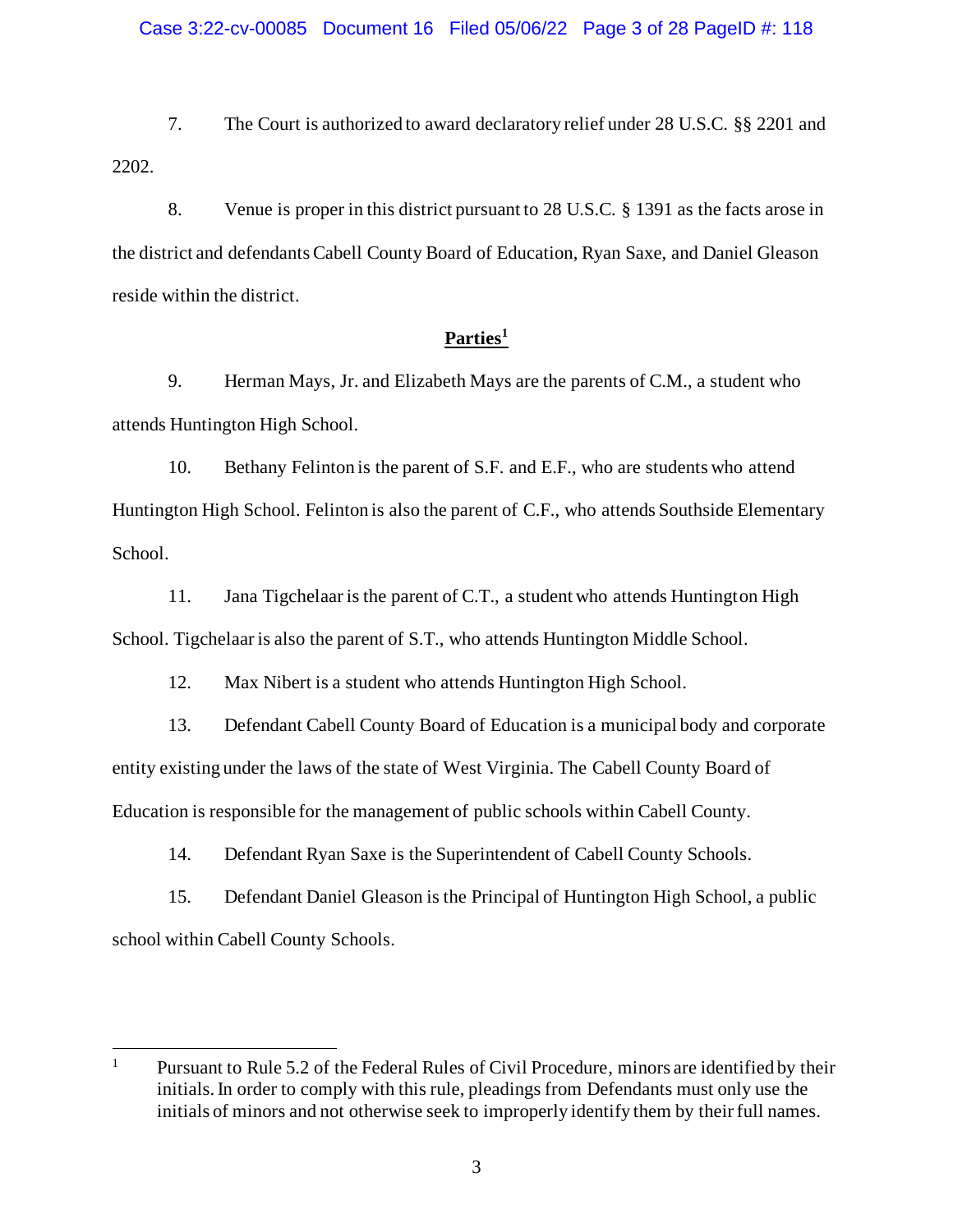### Case 3:22-cv-00085 Document 16 Filed 05/06/22 Page 4 of 28 PageID #: 119

16. Defendant Jeff Jones is a substitute teacher who is employed by Cabell County Schools.

### **Facts**

## **A. Huntington High School hosts a worship service and revival presented by Nik Walker Ministries.**

17. Nik Walker is an evangelist who has hosted, and is currently hosting, a revival in the City of Huntington as part of a traveling ministry called Nik Walker Ministries, Inc.

18. Nik Walker Ministries has collaborated with a local church, Christ Temple

Church, to host the revival.

19. The 11th week of the revival in Huntington by Nik Walker Ministries began on May 1, 2022.

20. Nik Walker Ministriesis incorporated in West Virginia and is now operating out of Tennessee.

21. The "vision and commitment" of Nik Walker Ministries is "to pursue the work of the Lord," "pursue the advancement of the Kingdom of God," and "spread the Gospel across the nation."

22. Nik Walker Ministries seeks to infiltrate public schools and to convert students to become evangelical Christians.

23. Cabell County Schools administrators have given Nik Walker Ministries access to students to preach to them during the school day at several schools this year.

24. Specifically, Cabell County Schools administrators authorized Nik Walker Ministries to conduct a religious revival in the Huntington High School auditorium during the school day on February 2, 2022.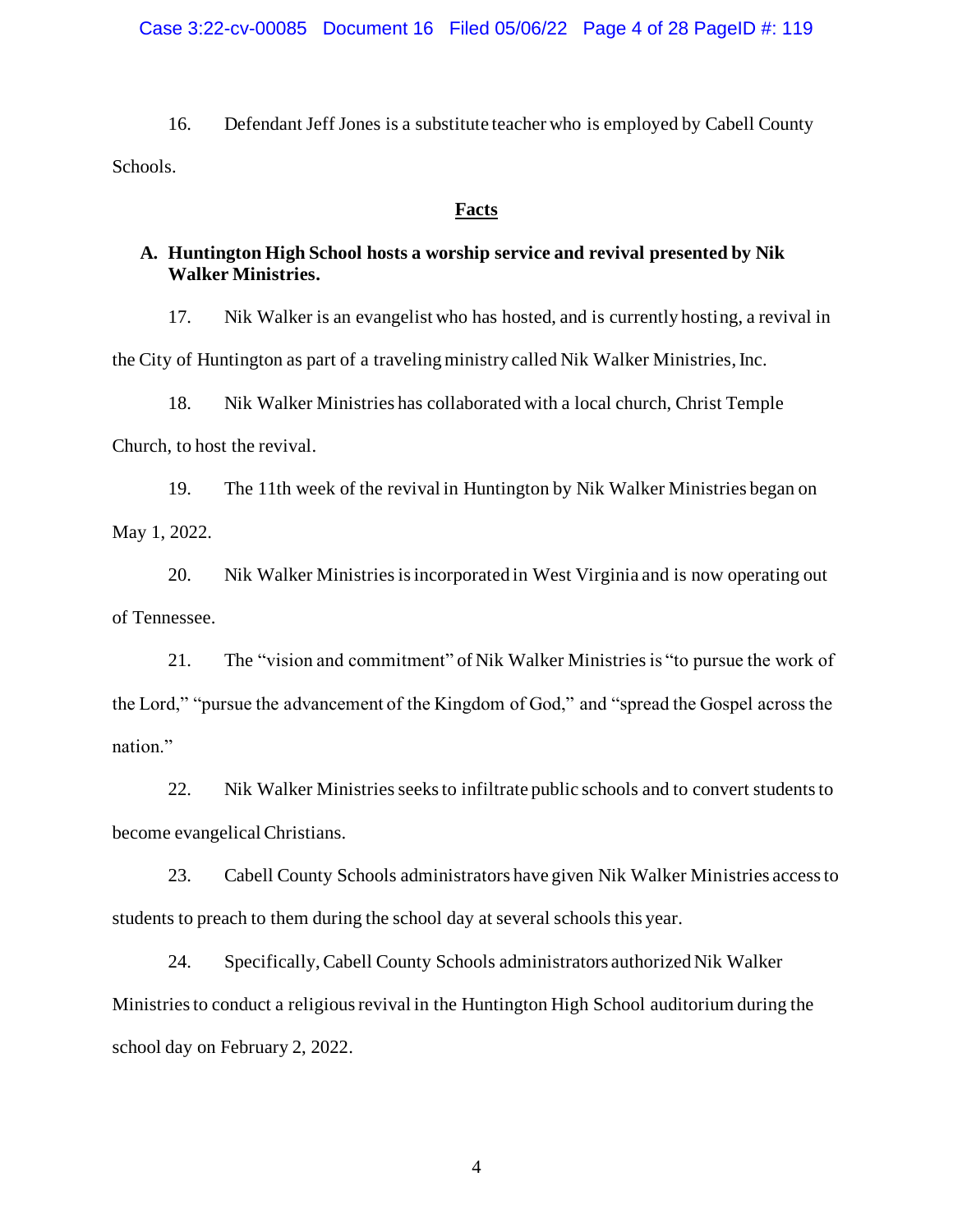#### Case 3:22-cv-00085 Document 16 Filed 05/06/22 Page 5 of 28 PageID #: 120

25. The religious revival was primarily organized and planned by Huntington High School staff members and local ministers.

26. Students did not initiate the plans for the revival at Huntington High School.

27. A pastor at Christ Temple Church called Huntington High School seeking for the school to host a revival. A school staff member in the office took the call and provided a written message to Mr. Jones to call the pastor back.

28. Mr. Jones called the pastor at Christ Temple Church and was asked by the pastor if Nik Walker could come to the school to preach to students.

29. Mr. Jones told the pastor at Christ Temple Church that he would need to ask Principal Gleason if the Nik Walker assembly could be held at the school.

30. Mr. Jones then asked Principal Gleason if Nik Walker could come to the school for an assembly.

31. Principal Gleason approved the assembly, knowing that it was a religious worship event organized by school staff and ministers.

32. Principal Gleason set the date of the assembly and scheduled it for Wednesday, Feb. 2, 2022.

33. Principal Gleason told two students to create a list of students who would want to bring the Nik Walker assembly to the school.

34. Principal Gleason said that he wanted the two students to get a list of 150 kids.

35. Upon information and belief, the list of students was not a list of students who would attend but students who supported bringing the Nik Walker assembly to the school.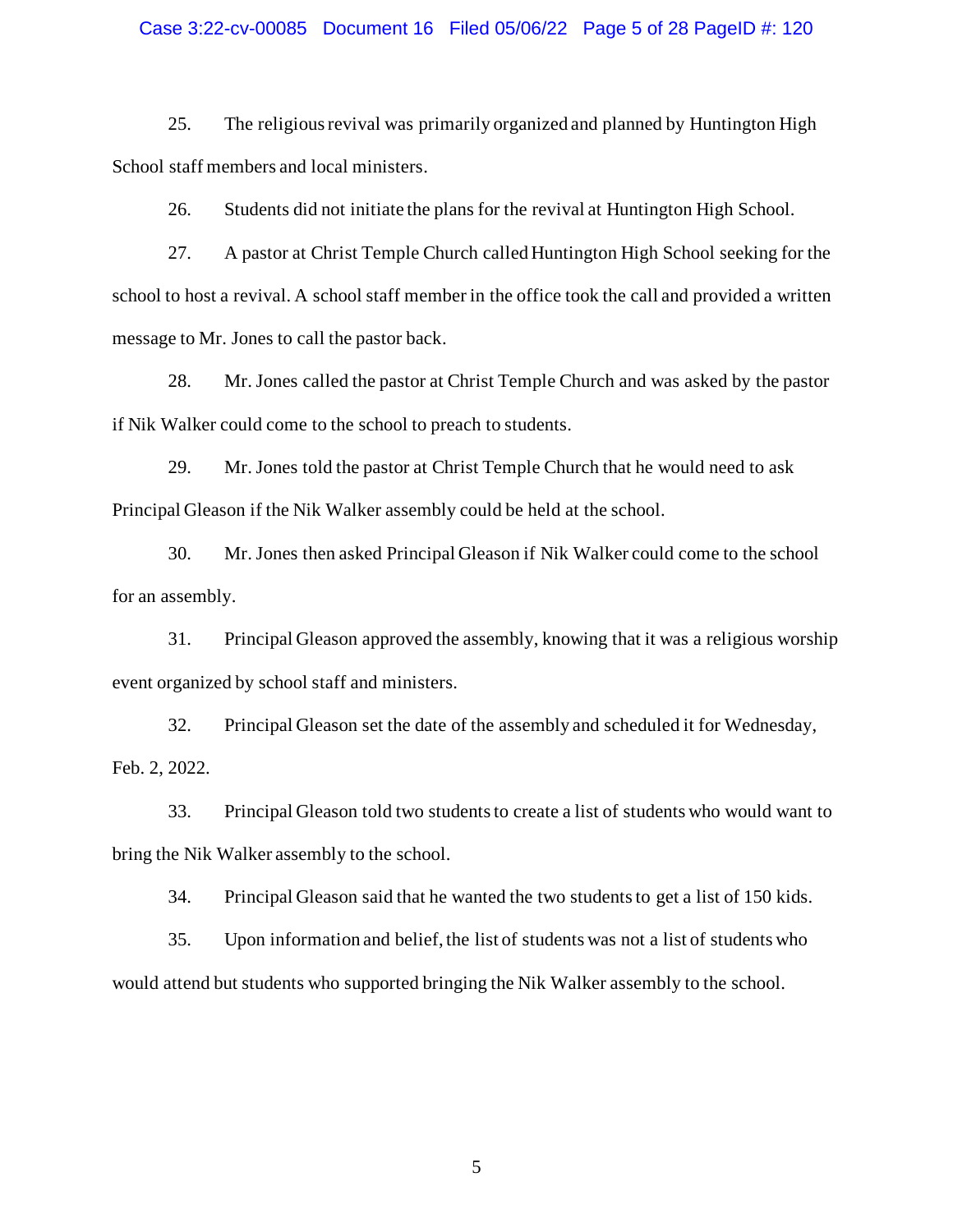### Case 3:22-cv-00085 Document 16 Filed 05/06/22 Page 6 of 28 PageID #: 121

36. The list of students was not reviewed by administrators and teachers at

Huntington High School on the day of the Nik Walker assembly to ensure that only students whose name appeared on the list attended the revival.

37. Regardless of which students attended the Nik Walker assembly, a school may not legally organize and host a minister's religious revival for students during the school day.

38. During the revival at Huntington High School, Walker preached about students needing to make a decision to follow Jesus or face eternal torment.

39. Walker said during the assembly:

"You will remember this service. You will remember this moment. You will remember this opportunity…where you had…this chance to make it right. And you will be tormented with this memory over, and over, and over, and over, and it never ends, like its eternity. And then it's done. So I present you with a fork in the road this morning."

40. Walker instructed the students, teachers, and others attending the assembly to bow their heads in prayer. Students were told to visualize themselves standing before Jesus. Walker said, "What's he going to say to you? Is he going to say, 'well done?'" Is he going to say, 'I don't know you."

41. Walker said that students who were ready to "give your life over to Jesus, I want to pray with you in this moment." Walker said he could "see it on some of your faces, some of you are ready to give it up, and follow this man..." In response, he asked students to raise their hands.

42. Walker then sent adult volunteers from Christ Temple Church into the crowd to pray with students who were raising their hands. He said, "if you feel a hand on your shoulder, they are going to pray with you, and agree with you, it's time to follow Jesus right now."

43. At a further point Walker prayed, "Father, I thank you, that you are not going to let these students leave without you. You are not going to let them leave without knowing you."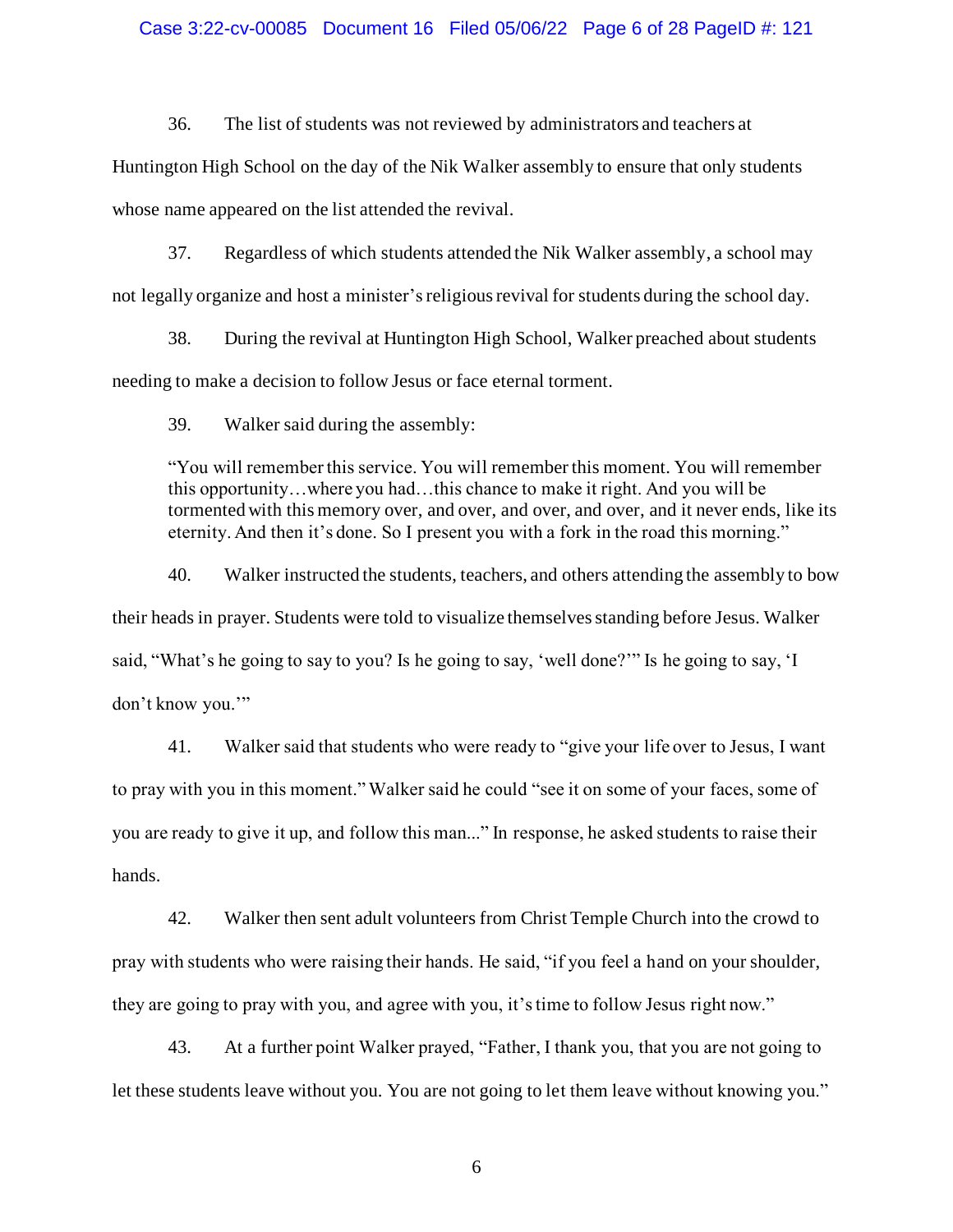### Case 3:22-cv-00085 Document 16 Filed 05/06/22 Page 7 of 28 PageID #: 122

44. At another point Walker prayed, "I thank you for the revival spirit that is in this room."

45. At one point Walker prayed, "Father, right now, we give our lives to you, we give our hearts to you. More importantly…we do your will from this point on…"

46. Nik Walker Ministries has presented this assembly at other Cabell County schools during the school day, where it also featured adults leading a revival.

## **B. Plaintiffs C.M. and S.F. were forced to attend the Nik Walker Ministries assembly despite their opposition to the event.**

47. C.M. is a junior at Huntington High School.

48. For 30 minutes each day, C.M. and other students at Huntington High School are scheduled to attend homeroom, which is also called "COMPASS" by the school.

49. Homeroom is scheduled after the first two class periods and is set to take place each day from 9:37 a.m. to 10:07 a.m.

50. On February 2, 2022, C.M. was in Ms. Becky Nibert's classroom for homeroom. Ms. Nibert is a teacher at Huntington High School.

51. That morning, Ms. Nibert took her entire class to the Nik Walker Ministries assembly.

52. C.M. and other students in their class were not given an option to abstain from attending the Nik Walker Ministries assembly.

53. C.M. immediately felt that the assembly was wrong and that they should not be forced to attend.

54. C.M. identifies as nonreligious, and C.M. does not want their school promoting any religion or encouraging students to attend religious events.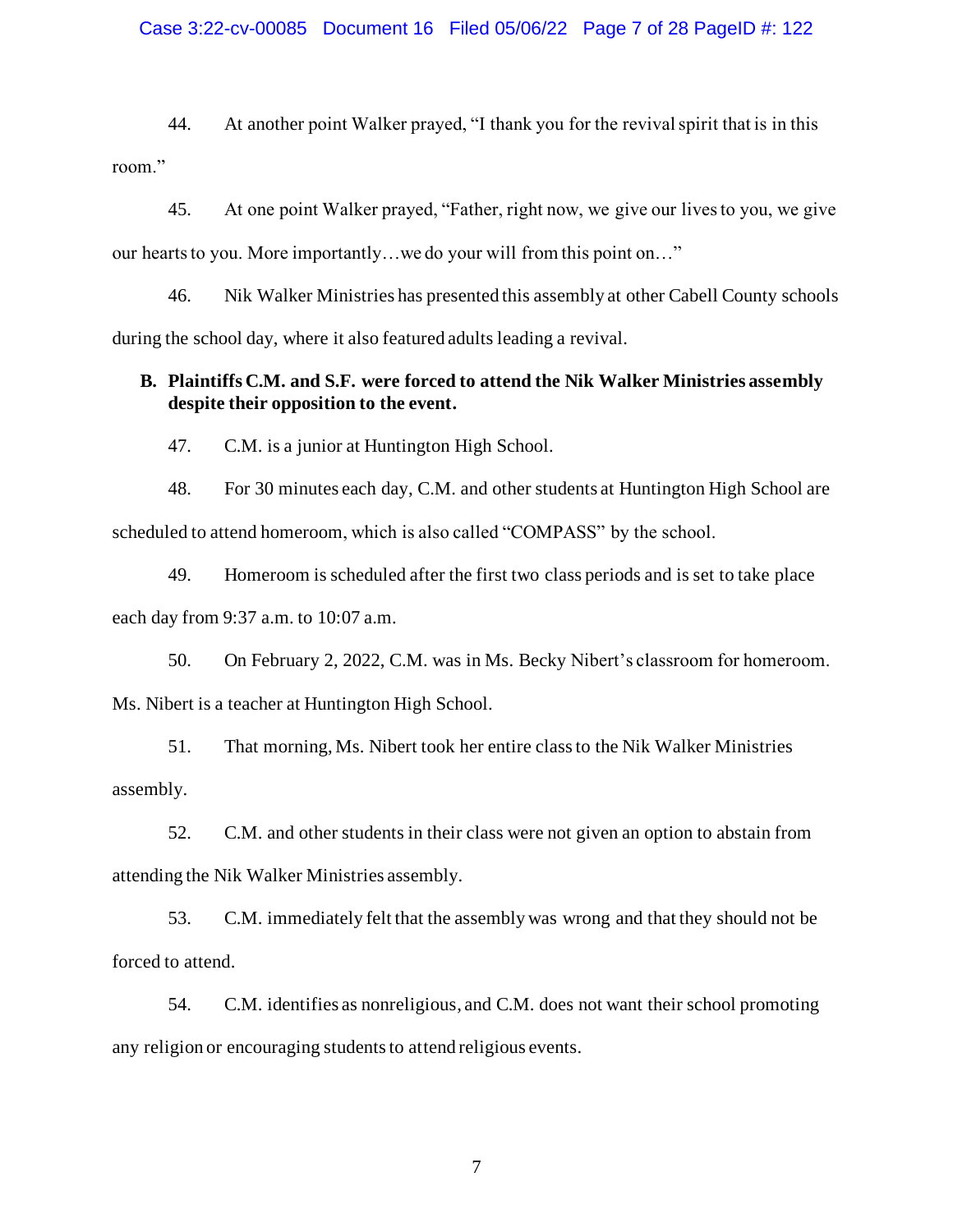### Case 3:22-cv-00085 Document 16 Filed 05/06/22 Page 8 of 28 PageID #: 123

55. C.M. felt that they had no choice but to attend the Nik Walker Ministries assembly.

56. C.M. observed teachers praying with church volunteers during the Nik Walker Ministries assembly. C.M. also observed that Principal Gleason was present for the assembly as were the school's assistant principals.

57. S.F. is a junior at Huntington High School.

58. On February 2, 2022, S.F. was in Mr. Jeff Jones's classroom for homeroom. Mr. Jones is a long-term substitute teacher at Huntington High School.

59. That morning, Mr. Jones told the class that they were headed to the auditorium.

60. Mr. Jones took his class to the Nik Walker Ministries assembly in the school auditorium instead of conducting a normal homeroom.

61. S.F. did not receive prior notice that the assembly was a religious revival.

62. S.F. and other students in the class were not given an option to abstain from attending the Nik Walker Ministries assembly.

63. S.F. observed that Principal Gleason was present for the assembly as were the school's assistant principals.

64. S.F. wanted to leave the assembly but felt that they could not do so.

65. At one point, S.F. made eye contact with Mr. Jones and S.F. pointed to an exit, indicating that they wanted to leave. Mr. Jones shook his head from side to side, indicating "no."

66. S.F. is Jewish and they do not want theirschool promoting any religion or encouraging students to attend any religious events.

67. S.F. observed moments during the revival when most of the students, school administrators, and others in the auditorium were standing with their arms raised in prayer.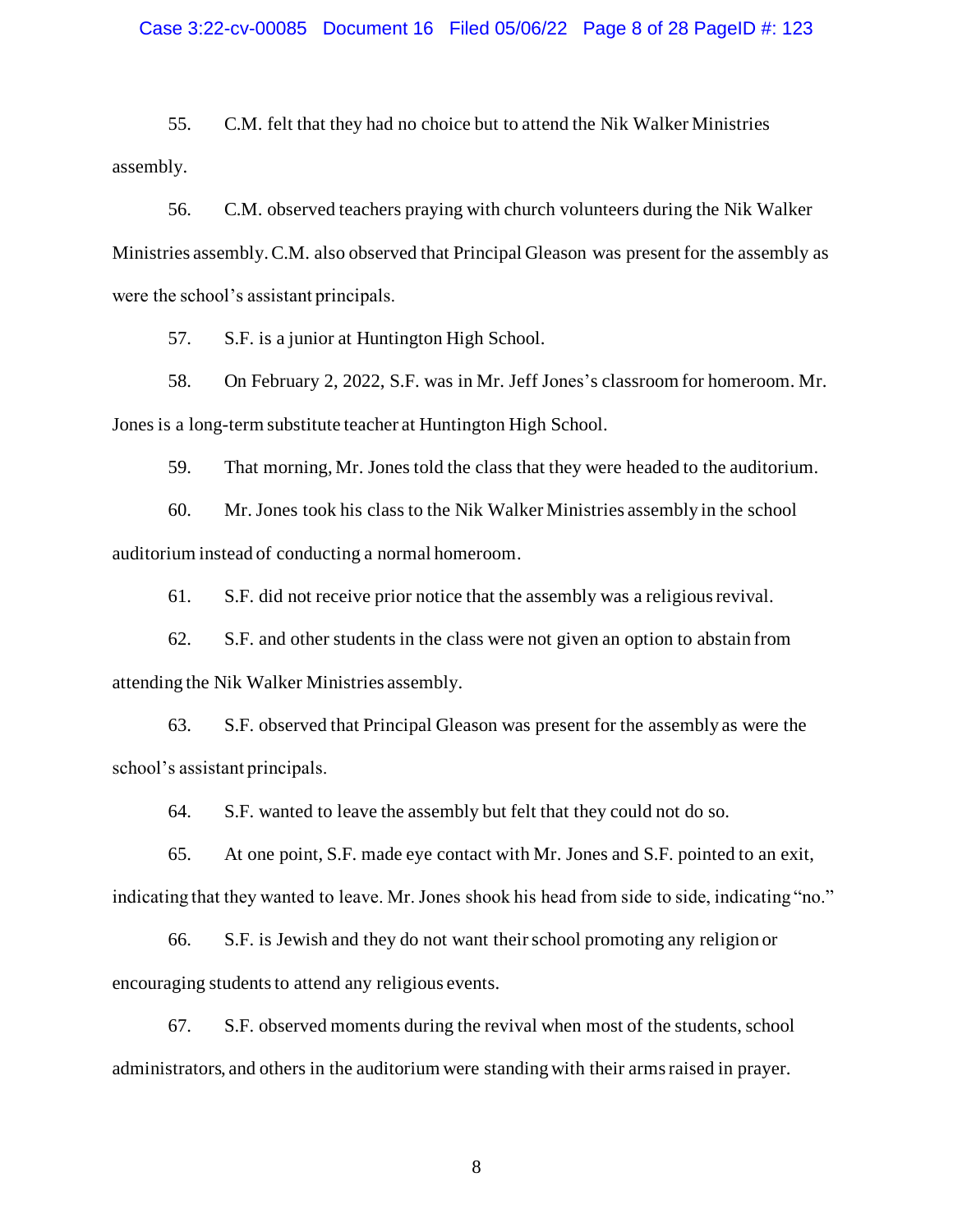### Case 3:22-cv-00085 Document 16 Filed 05/06/22 Page 9 of 28 PageID #: 124

68. S.F. observed adult church volunteers placing their hands on students engaged in prayer.

69. One church volunteer placed their hands on a student who was praying within 5

feet of where S.F. was seated.

70. S.F. and a few other students did not participate in raising their arms in prayer.

71. S.F. felt extremely uncomfortable during the assembly.

72. As a result of not participating, S.F. felt that they were being stared at and that

they were a minority in the room.

## **C. Plaintiffs C.T. and Max Nibert object to Cabell County Schools' organization and hosting of, and administrators' and teachers' participation in, the Nik Walker Ministries assembly.**

73. C.T. is a student at Huntington High School.

74. C.T. attended school on February 2, 2022 and was aware that Nik Walker

Ministries held a revival at their school during the school day.

75. C.T. does not want theirschool promoting any religion or encouraging students to attend religious events, especially events that conflict with C.T.'s personal views on religion.

76. C.T. identifies as Christian but is not a member or adherent of the evangelical Christian churches that are preferred by Huntington High School. Specifically, C.T. does not share the evangelical Christian beliefs touted by Nik Walker Ministries and Christ Temple Church.

77. C.T. feels like a second-class Christian in their school because the school has a close connection with a preferred version of evangelical Christianity.

78. C.T. will continue to attend Huntington High School and is concerned that they will be subject to prayer and religious worship conducted by ministers or school staff members.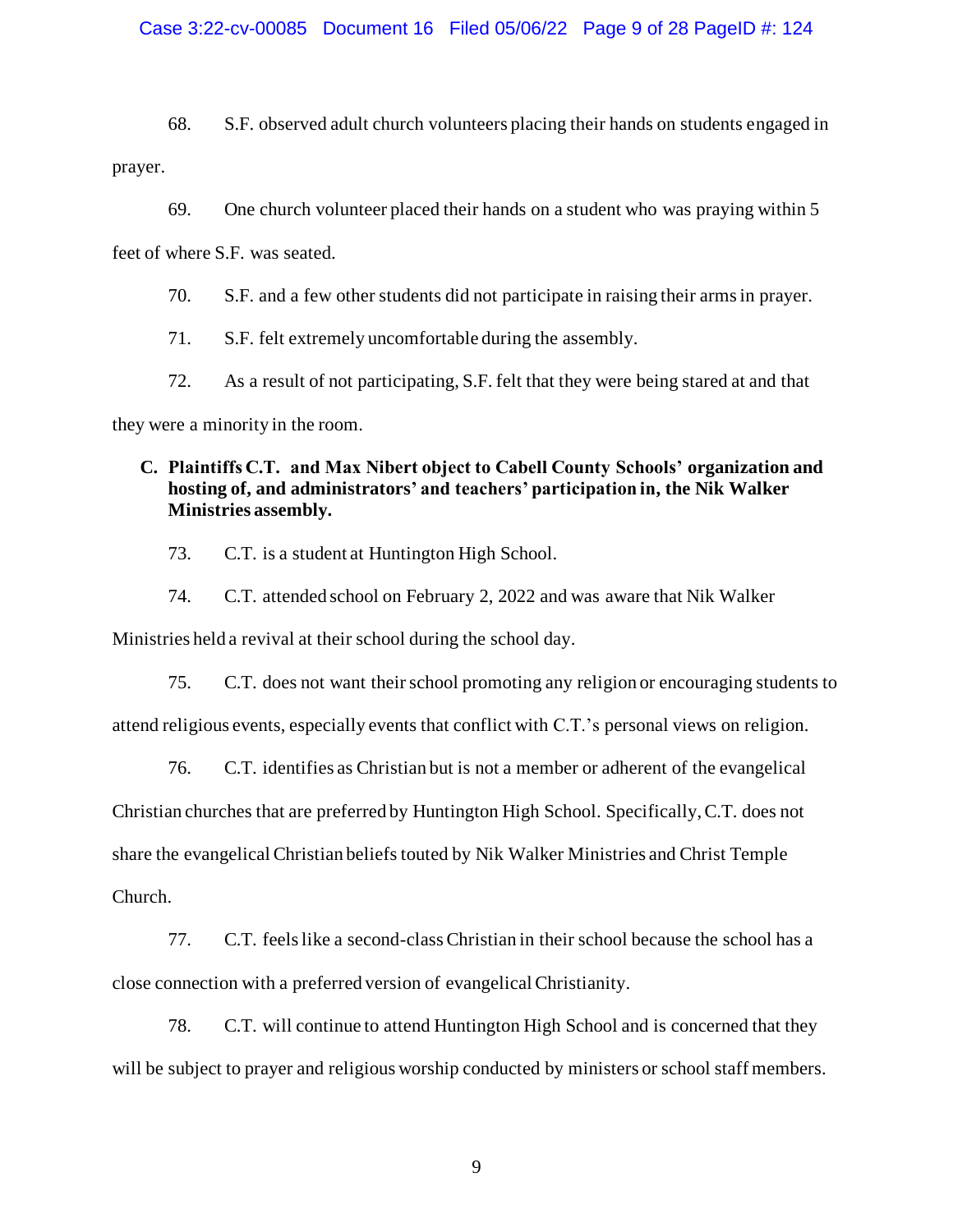### Case 3:22-cv-00085 Document 16 Filed 05/06/22 Page 10 of 28 PageID #: 125

79. Max Nibert attended school on February 2, 2022 and was aware that Nik Walker Ministries held a revival at his school during the school day.

80. Max Nibert is nonreligious and left the Christian church at a young age. He does not want his school promoting any religion or encouraging students to attend religious events, especially events that conflict with his personal views on religion.

81. Max Nibert feels excluded by the school's continuing affiliation and promotion of evangelical Christianity.

82. Max Nibert has had to undertake significant efforts to oppose the school's promotion and affiliation with evangelical Christianity.

## **D. Cabell County Schools maintains a widespread custom and practice permitting outside adults, as well as the Schools' administrators and teachers, to promote religion and conduct religious activities directed at the Schools' students.**

83. Cabell County Schools has repeatedly allowed teachers and outside adults to

promote and conduct religious activity directed at the Schools' students.

84. The Cabell County Board of Education and its administrators have a widespread custom and practice of allowing adults into schools to preach to students.

85. The Cabell County Board of Education and its administrators have a widespread custom and practice of allowing teachers to initiate and lead religious activity for students as part of school programming.

86. Cabell County Schools' administrators are aware that religious activity at schools has been initiated and led by teachers or adults, while such activity has falsely been characterized as "student-led."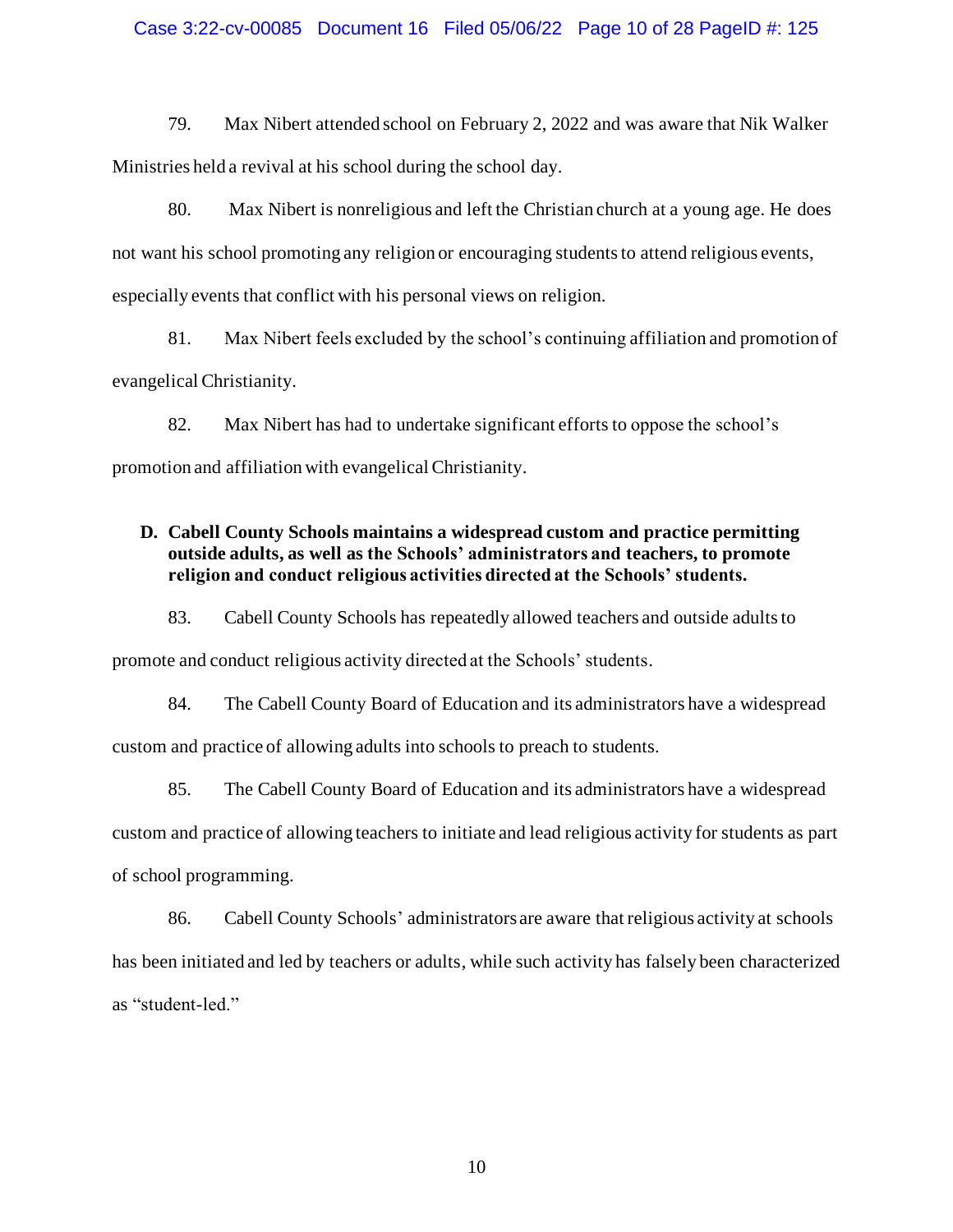87. Despite prior warnings from the Freedom From Religion Foundation (FFRF),

Cabell County Schools has repeatedly allowed adult proselytizing, prayer, and religious practices aimed at students within Cabell County Schools.

> **i. The Nik Walker Ministries religious revival assemblies at Huntington East Middle School demonstrate the existence of a Cabell County Schools widespread custom and practice permitting outside adults, as well as the Schools' administrators and teachers, to promote religion and conduct religious activities directed at the Schools' students.**

88. Huntington East Middle School held separate Nik Walker Ministries assemblies

on February 1, 2022.

89. The Huntington East Middle School assemblies were requested by a staff member of the school.

90. The Huntington East Middle School assemblies were similar in content to the

assembly held at Huntington High School.

91. The Huntington East Middle School assemblies were held during the school day

in the gymnasium.

92. Some students who attended the Nik Walker Ministries assemblies at Huntington

East Middle School did not do so voluntarily.

93. Parents of Huntington East Middle School students were not informed that Cabell

County Schools was organizing and hosting Nik Walker Ministries at the school.

**ii. The teacher-run Fellowship of Christian Athletes and associated proselytizing at Huntington East Middle School demonstrates the existence of a Cabell County Schools widespread custom and practice permitting outside adults, as well as the Schools' administrators and teachers, to promote religion and conduct religious activities directed at the Schools' students.**

94. Cabell County Schools and administrators currently allowa teacher at Huntington East Middle School to lead students in religious activities.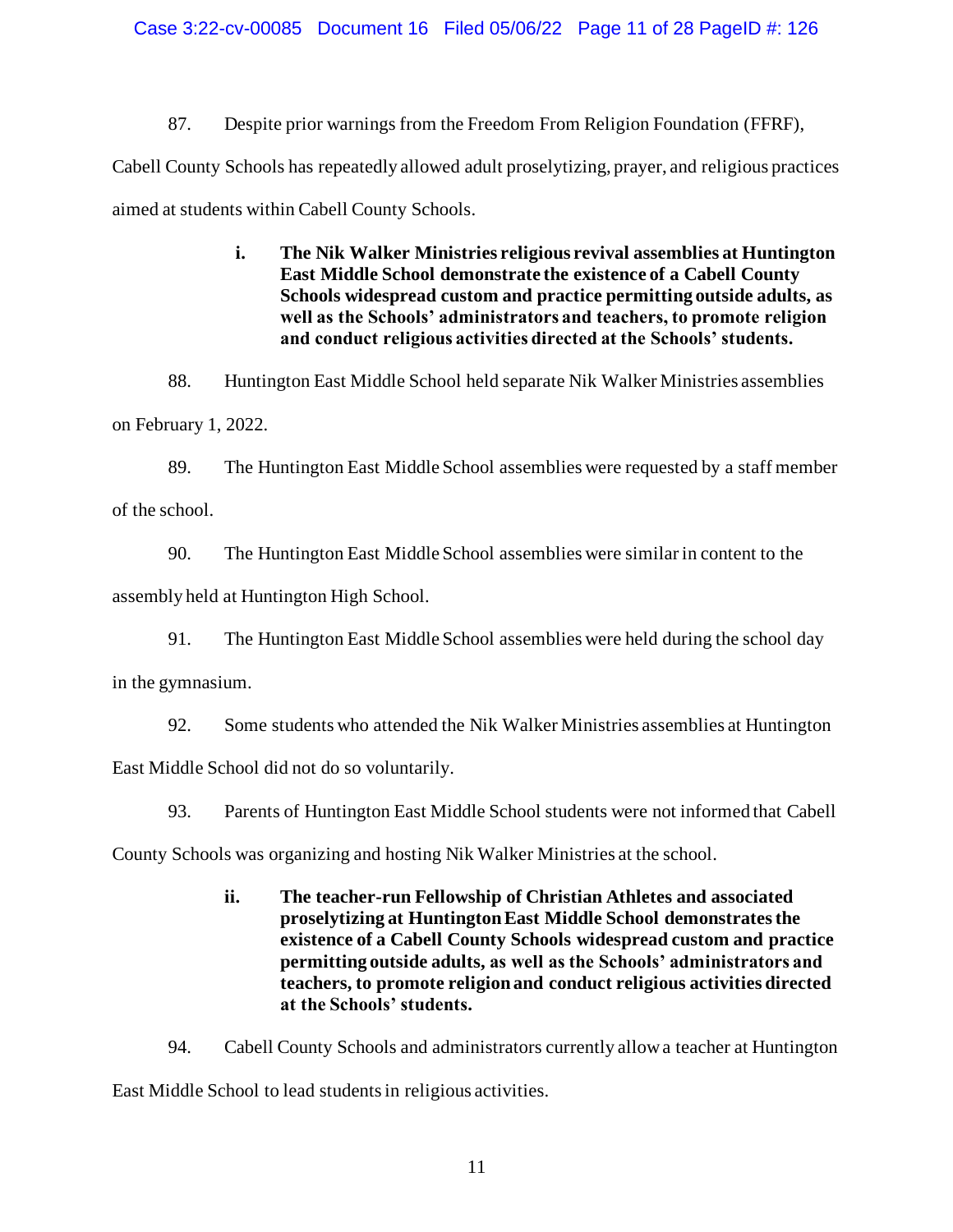95. Mr. Gary Carpenter, a physical education teacher at Huntington East Middle School, leads students in religious activity during the school day with the knowledge and express or tacit permission of Cabell County Schools' administrators and the Cabell County Board of Education.

96. Mr. Carpenter organizes and leads a group at the school called the Fellowship of Christian Athletes (FCA).

97. The FCA activities at the school are not student-initiated and student-run.Instead, the FCA is run by Mr. Carpenter as a means of converting students and for him to gather what he calls "salvations."

98. Mr. Carpenter organizes the activities of FCA at Huntington East Middle School.

99. The meetings led by Mr. Carpenter are held during the middle of the school day.

These religious meetings are provided at different times to students in sixth, seventh, and eighth grade.

100. Mr. Carpenter shares his Christian faith with students at Huntington East Middle School.

101. Mr. Carpenter seeks to convert students to Christianity through his FCA activities.

102. Mr. Carpenter tracks the number of "salvations" that he achieves through his FCA

activities at Huntington East Middle School.

**iii. Ongoing staff-initiated prayer in Cabell County Schools demonstrates a Cabell County Schools widespread custom and practice permitting outside adults, as well as the Schools' administrators and teachers, to promote religion and conduct religious activities directed at the Schools' students.**

103. During the current school year, Cabell County Schools' teachers have initiated, orchestrated, and participated in Christian prayers with students with the knowledge and express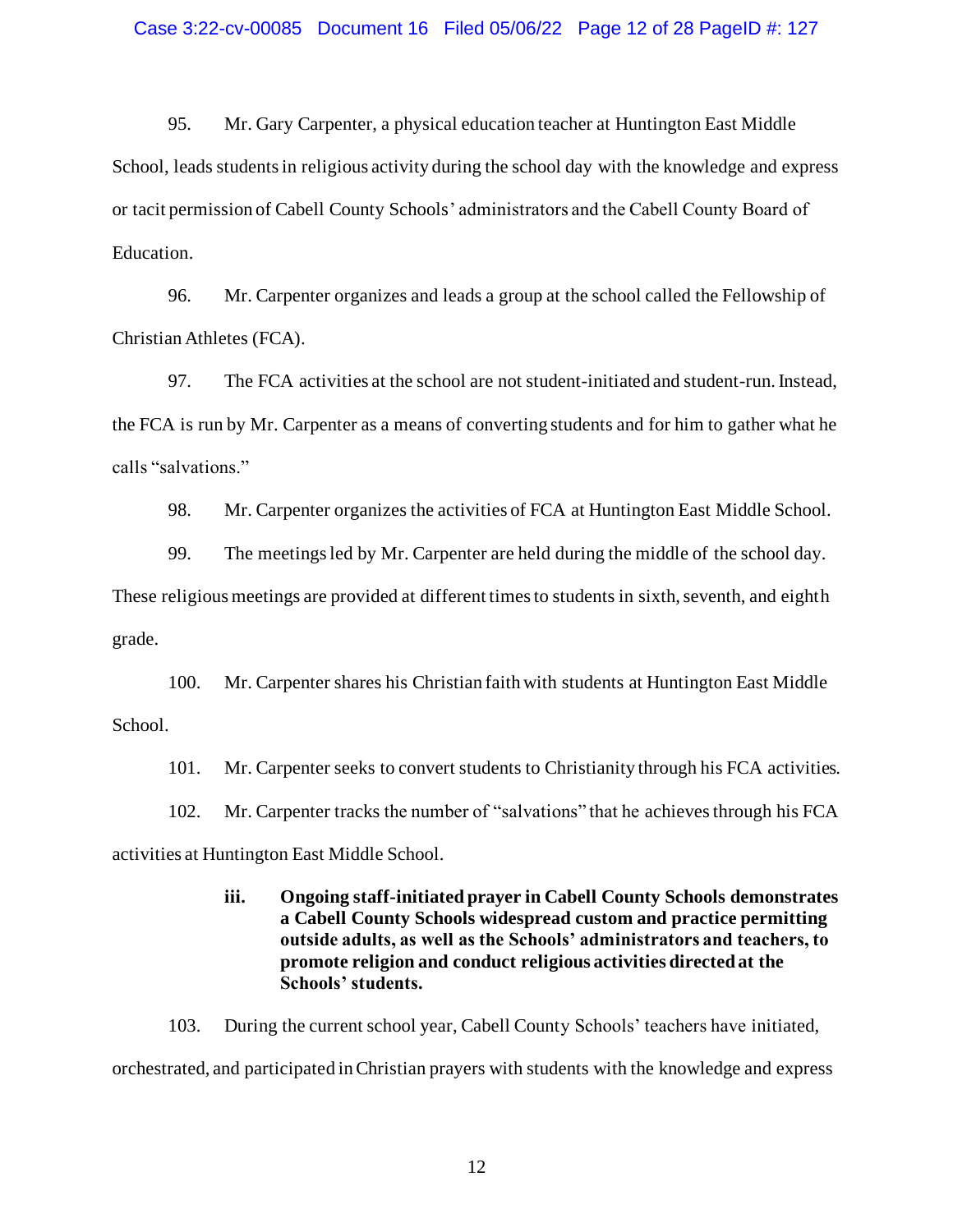### Case 3:22-cv-00085 Document 16 Filed 05/06/22 Page 13 of 28 PageID #: 128

or tacit permission of Cabell County Schools' administrators and the Cabell County Board of Education.

104. Huntington High School administrators and the Cabell County Board of Education continue to allow Mr. Jones and other staff members to actively participate in prayer with students.

105. In October of 2021, Mr. Jones requested that Huntington High School begin hosting prayers at the flagpole.

106. Even though the request to host prayer at the flagpole came directly from Mr. Jones—and not students—Principal Gleason gave Mr. Jones permission to host prayer around the flagpole.

107. On October 14, 2021, Mr. Jones sent an email to a listserv of Huntington High School teachers and staff and requested that they send him names of students who would be willing to help with the prayers.

108. On October 19, 2021, Mr. Jones sent another email to the listserv telling other staff that he received names of students from teachers to participate in the flagpole prayers. In the email, Mr. Jones gave instructions on how the prayers would be conducted at the flagpole.

109. Currently, Mr. Jones, while he is on duty, meets with students inside the school or at the flagpole to pray at the beginning of the school day.

110. Cabell County Schools and Huntington High School administrators are aware that the flagpole prayers are initiated by a teacher and that a teacher is actively participating in the prayers.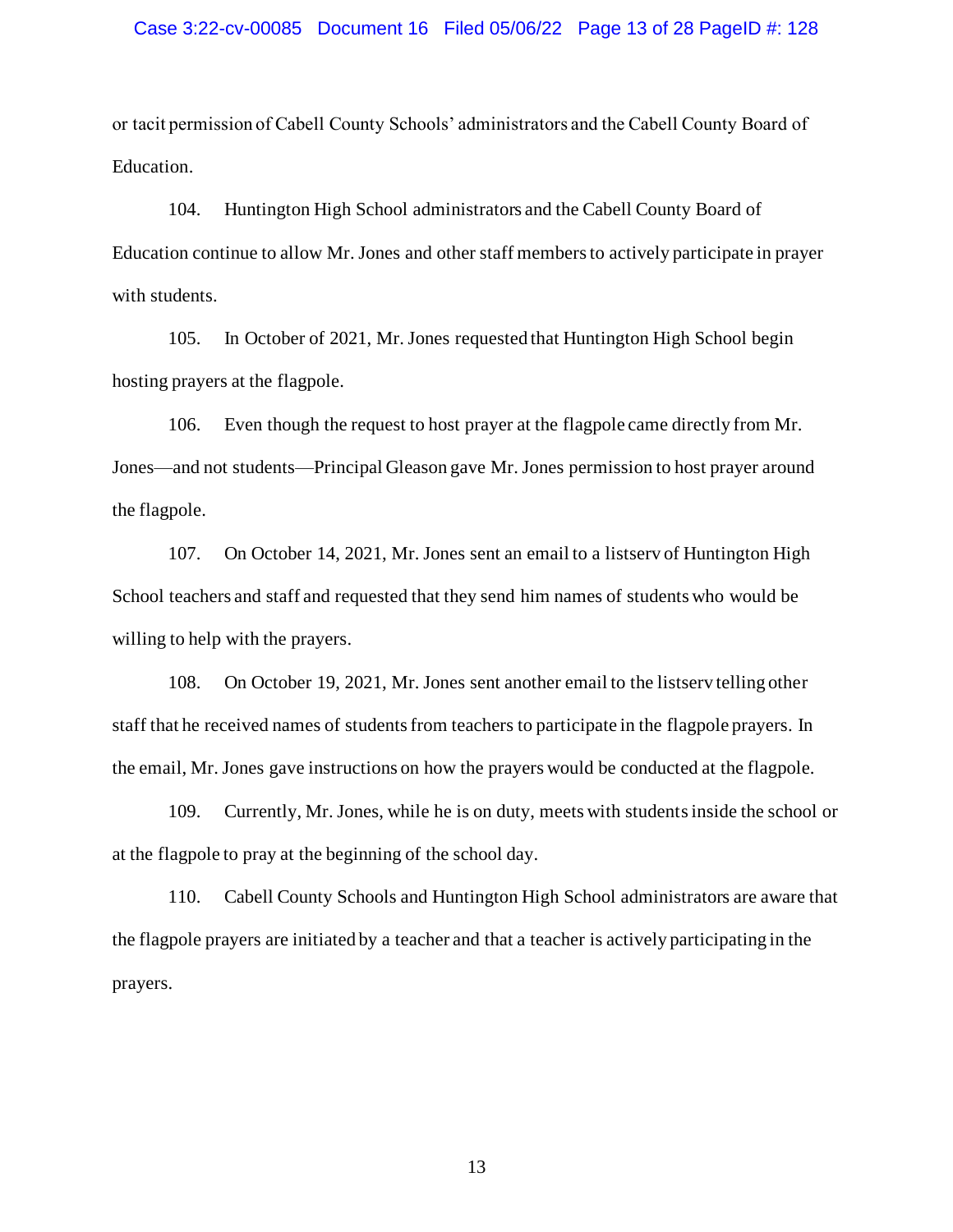**iv. Preaching that occurred at Southside Elementary School graduation demonstrates the existence of a Cabell County Schools widespread custom and practice permitting outside adults, as well as the Schools' administrators and teachers, to promote religion and conduct religious activities directed at the Schools' students.**

111. On December 20, 2019, FFRF wrote to Superintendent Saxe regarding concerns about a graduation ceremony that was held on May 25, 2019, for Southside Elementary School

fifth graders.

112. At the ceremony, a guest speaker spoke extensively about God and encouraged

the fifth graders to listen to their priests and pastors.

**v. Adult-led religious clubs that operated or are operating at Huntington Middle School and Cabell Midland High School demonstrate the existence of a Cabell County Schools widespread custom and practice permitting outside adults, as well as the Schools' administrators and teachers, to promote religion and conduct religious activities directed at the Schools' students.**

113. On January 10, 2019, FFRF wrote to Superintendent Saxe regarding concerns that

adults had created and were running religious clubs called Generation NXT within Cabell

County Schools.

114. FFRF informed Superintendent Saxe that adults from local churches and a group

called Generation NXT were putting on religious programming in area schools.

115. FFRF informed Superintendent Saxe that Generation NXT claimed to be

operating at Huntington Middle School and Cabell Midland High School.

116. FFRF's January 10, 2019 letter concluded, "Please inform us promptly of the steps you are taking to address this matter." FFRF sent a follow-up letter to Superintendent Saxe on March 14, 2019, which said, "We request a written response from you as to what actions have been taken to resolve these concerns."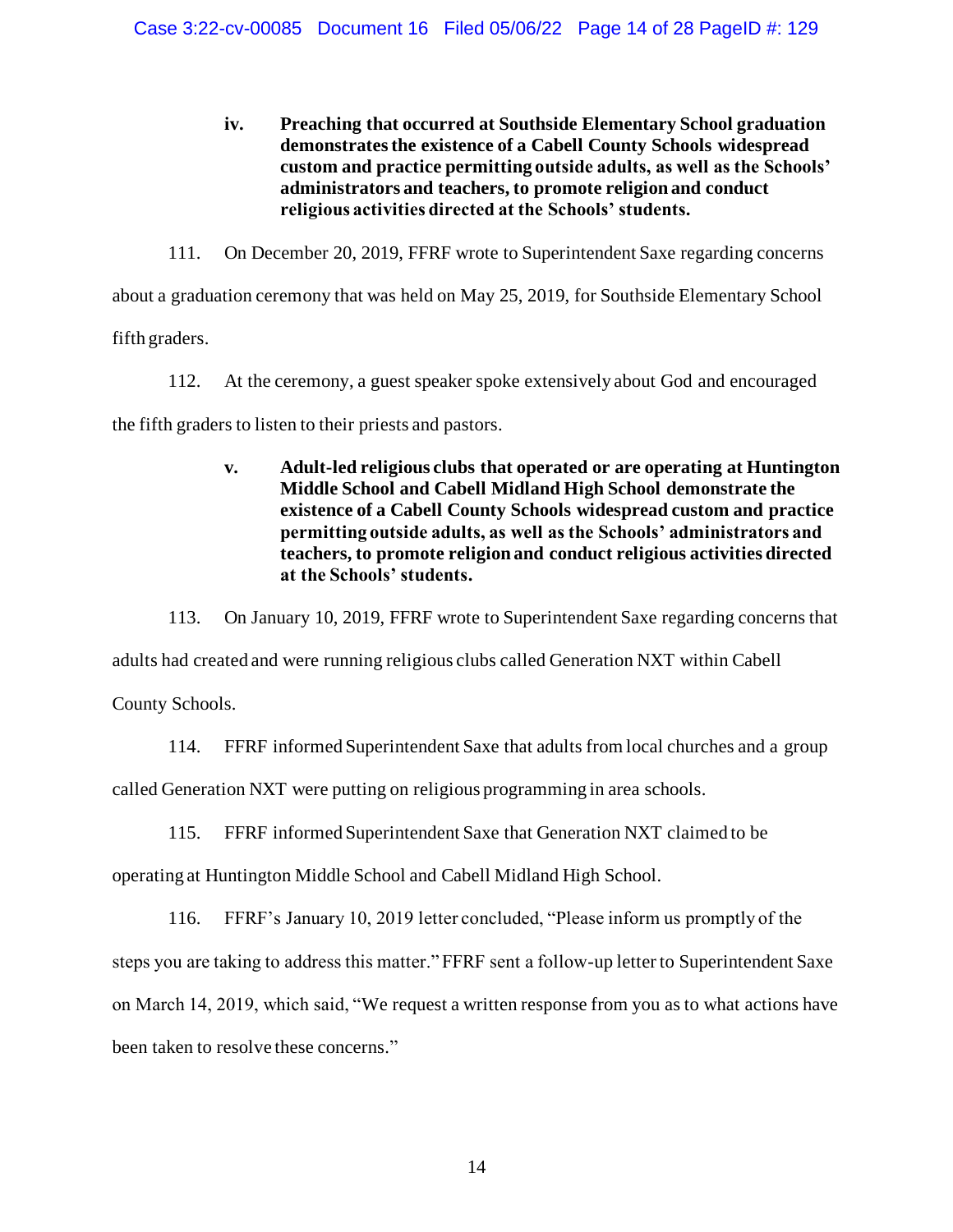### Case 3:22-cv-00085 Document 16 Filed 05/06/22 Page 15 of 28 PageID #: 130

117. Cabell County Schools did not respond to these January and March 2019 letters from FFRF.

## **vi. A Huntington High School assembly featuring a Christian preacher demonstratesthe existence of a Cabell County Schools widespread custom and practice permitting outside adults, as well as the Schools' administrators and teachers, to promote religion and conduct religious activities directed at the Schools' students.**

118. FFRF reported numerous other problems with adults promoting religion to students at school to Superintendent Saxe's predecessor, William A. Smith.

119. In a March 30, 2017 letter, FFRF reported to Cabell County Schools that Huntington High School held a religious assembly on March 2, 2017.

120. This event featured Huntington High School bringing in Rocky Meadows as a speaker. Meadows was the pastor and founder of Lifehouse, a Christian-based drug and alcohol recovery facility.

121. At the assembly, Meadows told students how God saved him from drug addiction.

122. Meadows said to students, "For those who believe God isn't real, he is real."

123. He asked students, "How many of you believe Jesus Christ will save you from your sins?"

124. Meadows also asked students if they wanted to go to prison. When students jokingly raised their hands, he said, "Well, we have a spot for you and it comes with a boyfriend."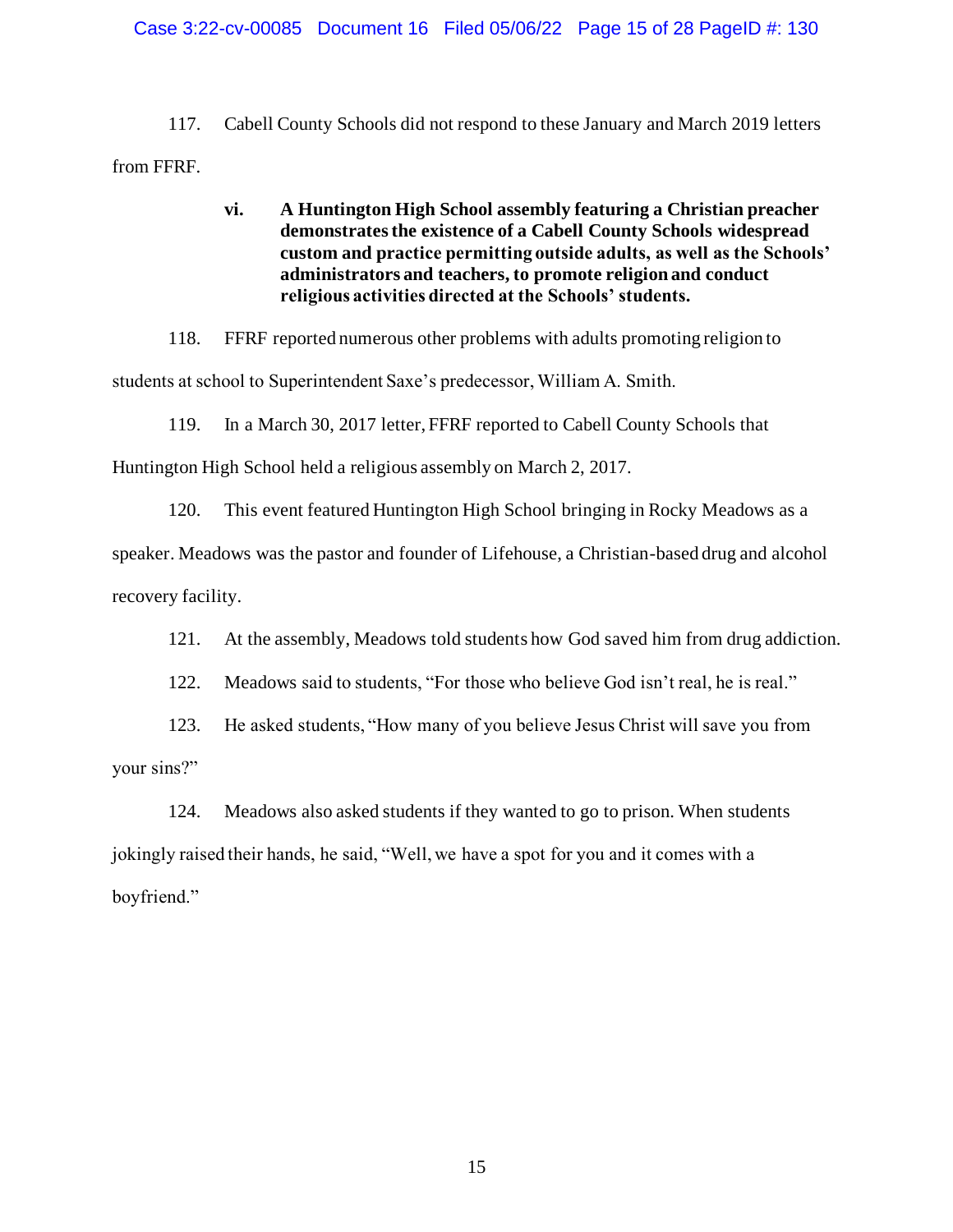- **vii. A Huntington High School assembly featuring Christian rappers demonstrate the existence of a Cabell County Schools widespread custom and practice permitting outside adults, as well as the Schools' administrators and teachers, to promote religion and conduct religious activities directed at the Schools' students.**
- 125. In the same March 30, 2017 letter, FFRF reported to Cabell County Schools a

religious assembly that Huntington High School held in the fall of 2016.

126. At this assembly, Christian rappers performed during the school day at the school

and promoted the Fellowship of Christian Athletes.

127. Presenters at the assembly told students to pray.

128. FFRF's letter said, "A student reports the assembly was supposedly voluntary, but

the student's teacher mandated attendance."

**E. The Cabell County Board of Education manifests deliberate indifference to the constitutional rights of students by failing to end this widespread custom and practice and by failing to train its employees on the limitations of teacher and adultled religious activities targeting students at school.** 

129. Despite FFRF's prior warnings, and any remedial measures that Cabell County

Schools said it was taking, adults have continued to promote religion to Cabell County students during the school day, including through religious assemblies.

130. Cabell County School administrators and the Board have not taken sufficient

action to stop adults from preaching to students at school and at school-sponsored activities.

131. Cabell County School administrators and teachers have participated and

encouraged adult-led religious activity within schools.

132. Cabell County School teachers have not received proper training and supervision

relating to adult-led religious activity within schools.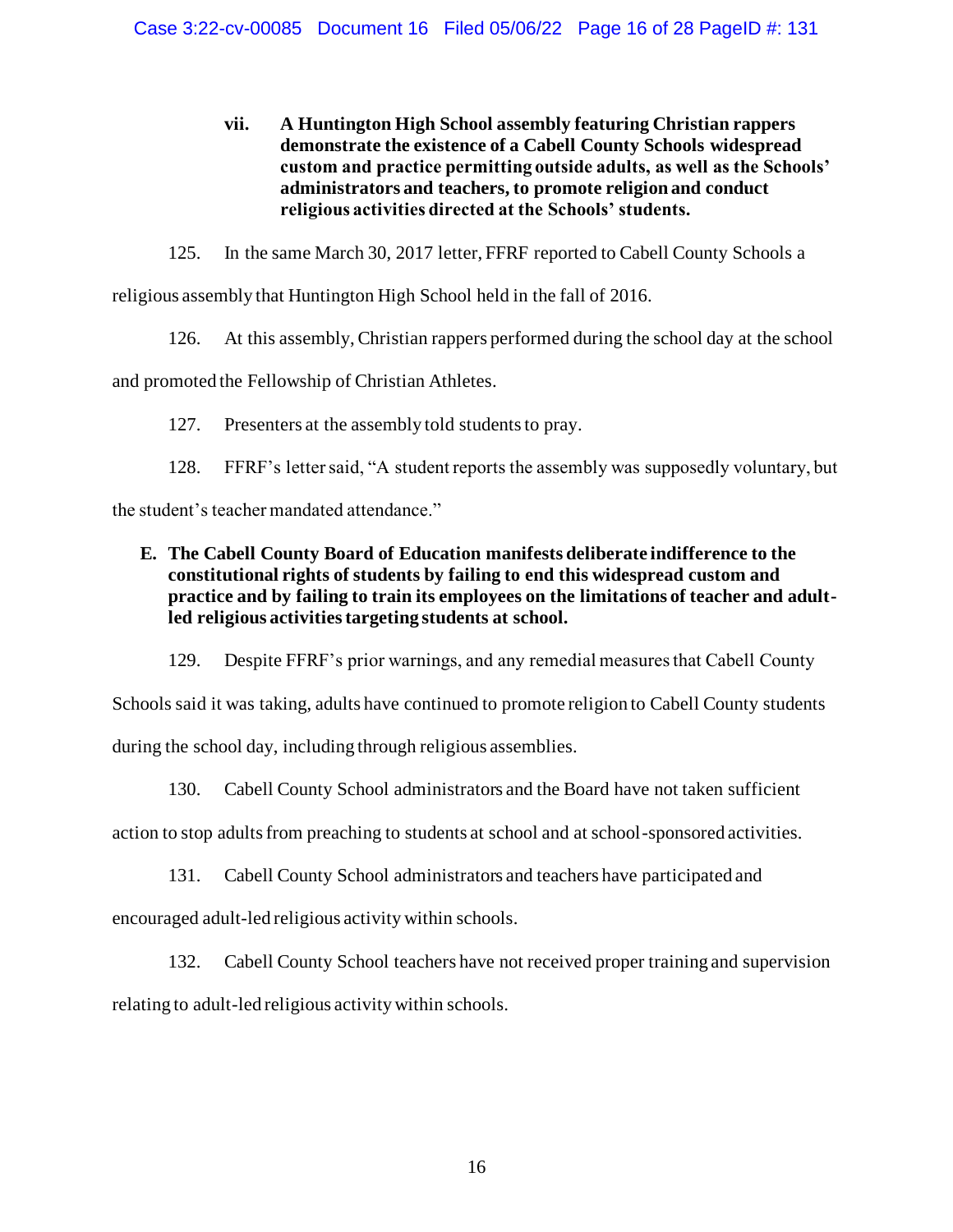### Case 3:22-cv-00085 Document 16 Filed 05/06/22 Page 17 of 28 PageID #: 132

133. Following the initial filing of this lawsuit, the Cabell County Board of Education voted to continue the employment of Mr. Jones as a substitute teacher despite his history of violating the rights of students.

134. At a disciplinary hearing before the Board, Mr. Jones indicated that he was unfamiliar with school policies concerning religious activity.

135. The Cabell County Board of Education has not mandated additional training to Mr. Jones or to any school employee despite the obvious need.

136. Following the initial filing of this lawsuit, the Cabell County Board of Education has refused to adopt new policies concerning the training of Cabell County Schools employees regarding the impropriety of initiating, organizing, or otherwise facilitating adult and employeeled religious activity for students.

137. Following the initial filing of this lawsuit, the Cabell County Board of Education has not adopted new policies concerning the impropriety of Cabell County Schools employees initiating, organizing, or otherwise facilitating adult and employee-led religious activity for students.

138. Despite the obvious need for additional training and policies, the Board has taken no action related to its policies concerning teachers and outside adults leading students in religious activity.

## **F. Consistent with its widespread custom and practice, Cabell County Schools permitted the Nik Walker Ministries assemblies to occur in its schools.**

139. The Nik Walker Ministries assembly was organized and conducted by adults. 140. The Nik Walker Ministries assembly was not part of a bona fide meeting of a student group.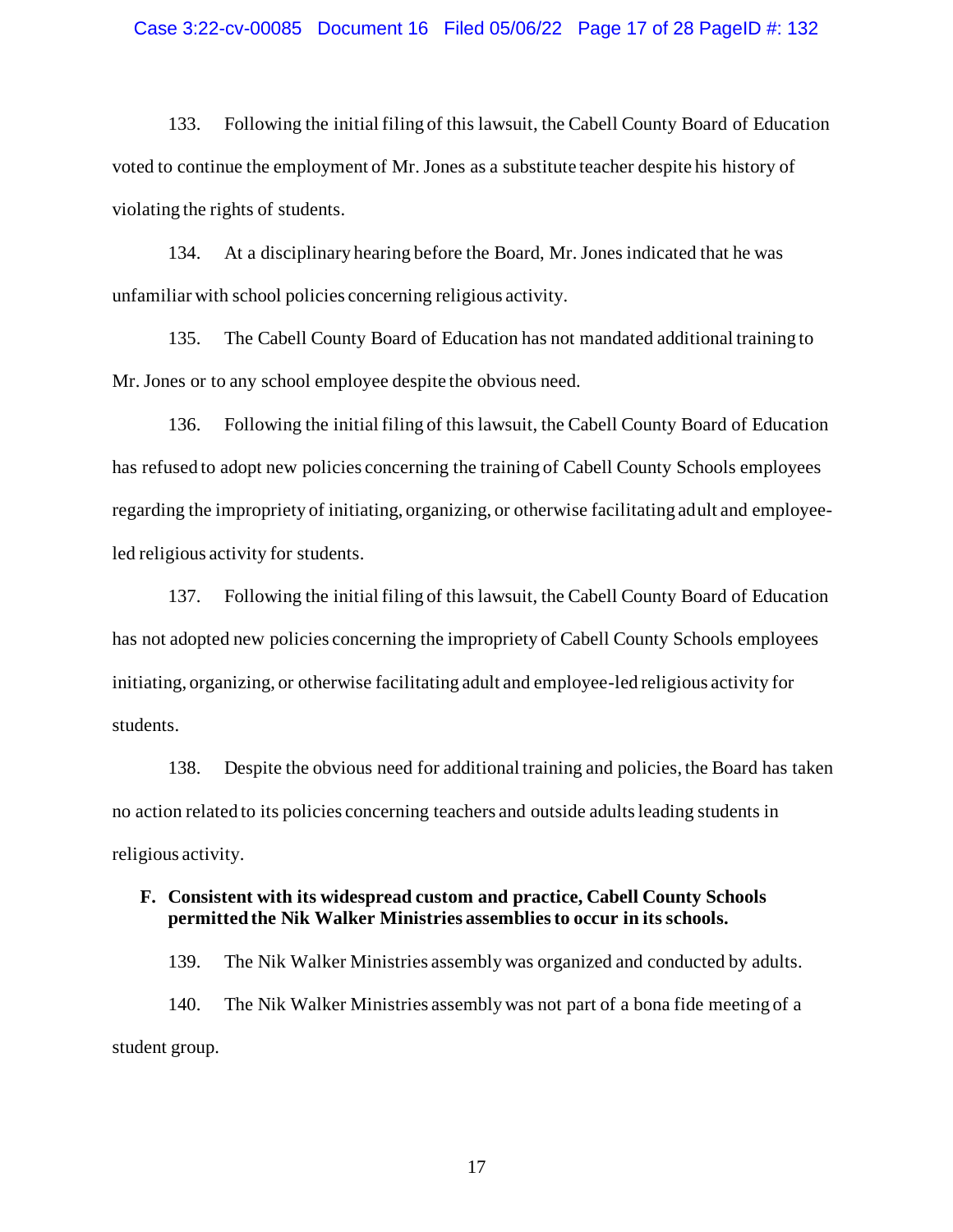### Case 3:22-cv-00085 Document 16 Filed 05/06/22 Page 18 of 28 PageID #: 133

141. Huntington High School generally does not permit student groups to host schoolwide assemblies in the auditorium during the school day that are led by adults unaffiliated with the school.

142. At the time that the Nik Walker Ministries assembly was held, co-curricular student clubs were not fully operational at Huntington High School because of Covid-19 protocols.

143. At the time that the Nik Walker Ministries assembly was held, student clubs were not meeting during COMPASS time at Huntington High School.

144. Huntington High School does not offer a forum for private speakers or groups to host events during COMPASS time in the school auditorium during the school day.

145. Any assemblies held during the school day are official Huntington High School events that are approved by the school principal.

146. Principal Gleason approved of the Nik Walker Ministries assembly before it was held.

147. Principal Gleason attended the Nik Walker Ministries assembly.

148. Principal Gleason observed that the Nik Walker Ministries assembly was an evangelical revival.

149. Principal Gleason observed that the revival was not student-led.

150. Principal Gleason observed that a minister, Nik Walker, was speaking not as a guest of any student group, but as the host of a religious revival.

151. Principal Gleason allowed the Nik Walker Ministries assembly to continue despite observations that the assembly was evangelical and not student-led.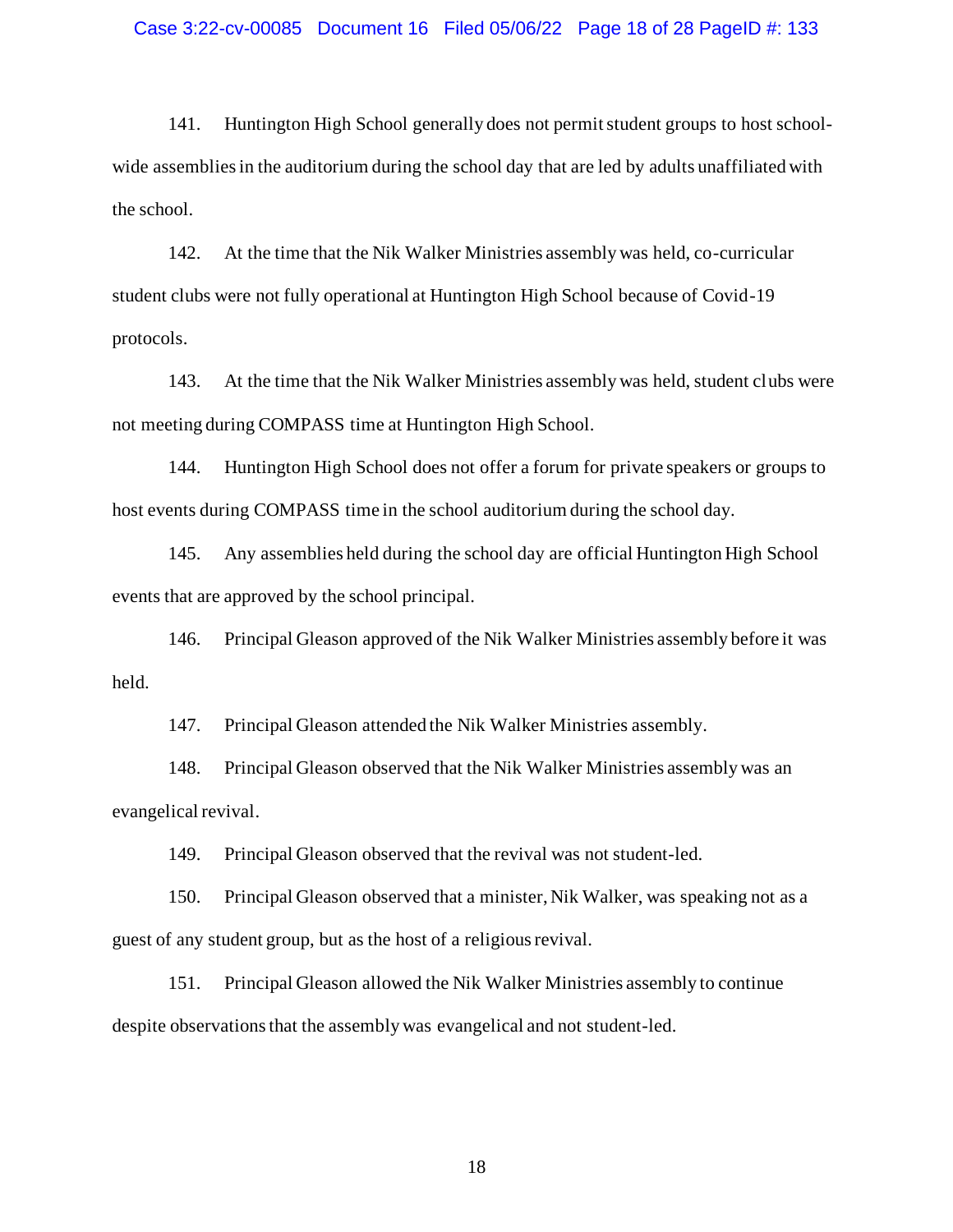#### Case 3:22-cv-00085 Document 16 Filed 05/06/22 Page 19 of 28 PageID #: 134

152. The Cabell County Board of Education has inadequate policies in place to prevent the Nik Walker Ministries assembly from occurring again at schools within Cabell County.

153. The Plaintiffs, as parents of students and students attending schools in Cabell County, are likely to be subjected to similar religious assemblies in the future unless Defendants expressly abandon their widespread custom and practice permitting outside adults, as well as the Schools' administrators and teachers, to promote religion and conduct religious activities directed at the Schools' students and undertake significant policy and/or training changes to prevent the actions this widespread custom and practice have previously permitted to occur.

## **G. Responses to the Nik Walker Ministries assembly demonstrate the need for injunctive relief.**

154. Many students at Huntington High School were upset that the school approved the Nik Walker Ministries assembly and that some students were required to attend.

155. Huntington High School's handling of the Nik Walker Ministries assembly has caused a great divide among students and others in the community.

156. Herman Mays Jr., Bethany Felinton, and Jana Tigchelaar each made public statements expressing disapproval of the school's actions related to the Nik Walker Ministries assembly.

157. After publicly expressing disapproval, the homes of Mays, Felinton, and Tigchelaar each received proselytizing literature that was either mailed or hand-delivered to their mailboxes. Max Nibert received similar materials.

158. On February 9, 2022, Max Nibert organized a walkout during the school day as a form of protest. More than 100 students participated in the protest.

159. The walkout was in support of student rights and was opposed to the school's affiliation with one religion.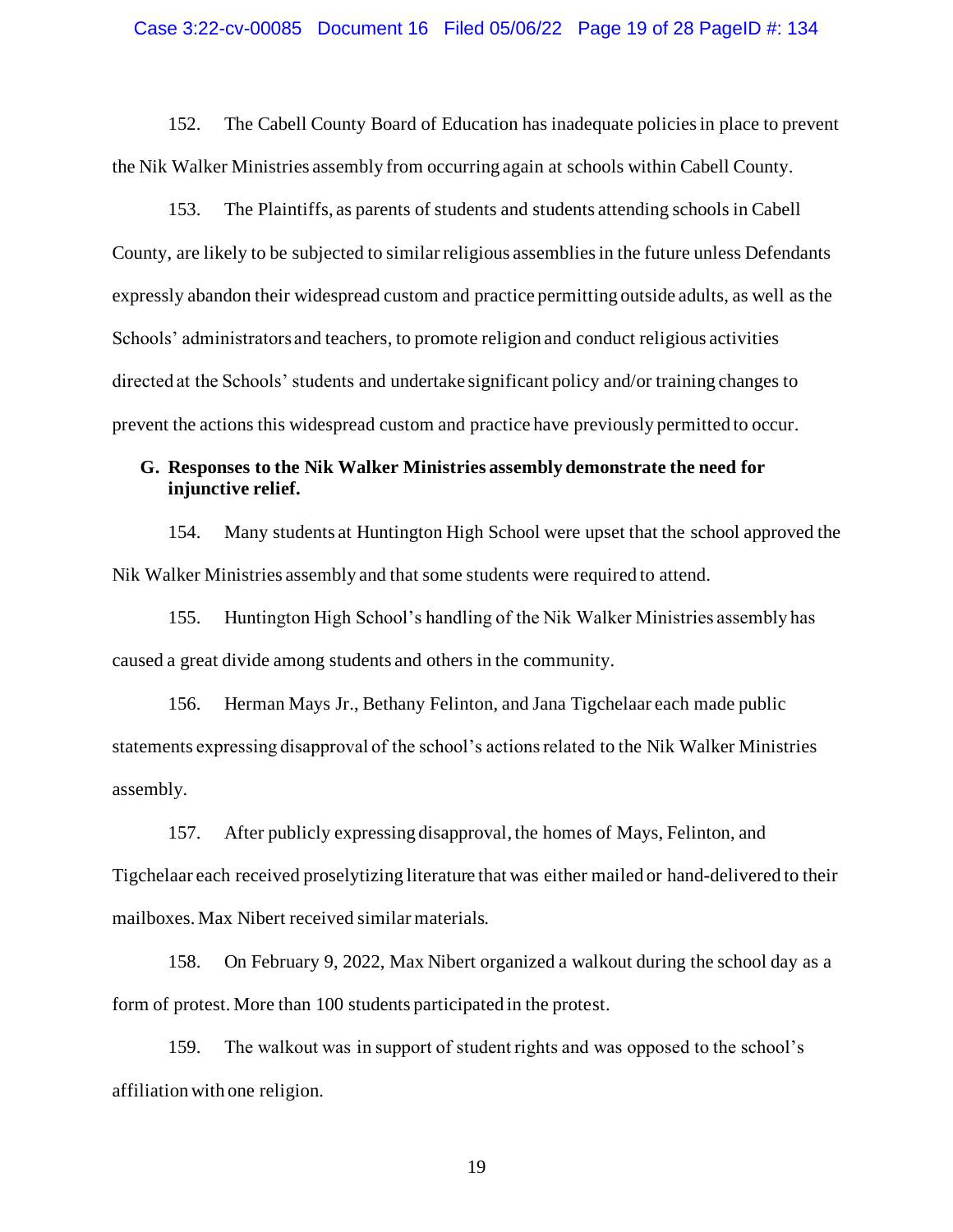### Case 3:22-cv-00085 Document 16 Filed 05/06/22 Page 20 of 28 PageID #: 135

160. The walkout was not opposed to any person's religion, but only school sponsorship of religious activity.

161. C.M., S.F., and C.T. participated in the walkout.

162. Max Nibert has worked to prevent similar constitutional violations from occurring in his school.

163. Cabell County Schools has announced that it will undertake an "investigation" related to the Nik Walker Ministries assembly at Huntington High School. However, the school system has not indicated that it will change its policies, training, or supervision of employees.

164. Upon information and belief, the Cabell County Schools' "investigation" has characterized the Nik Walker Ministries events as largely "voluntary" and has attempted to explain away the obvious constitutional violations occurring as a result of the revival assembly by claiming that some teachers simply were mistaken about whether students in their class were required to attend the proselytizing event.

165. Unless Cabell County Schools abandons its widespread custom and practice permitting outside adults, as well as the Schools' administrators and teachers, to promote religion and conduct religious activities directed at the Schools' students and undertakes policy changes, training, and monitoring, violations like the Nik Walker Ministries revival assembly and those other violations identified in this Complaint will continue to occur.

166. Plaintiffs, as parents of students and students attending schools in Cabell County, seek significant policy changes, training of employees, and supervision of employees in order to protect the constitutional rights of Cabell County Schools' students.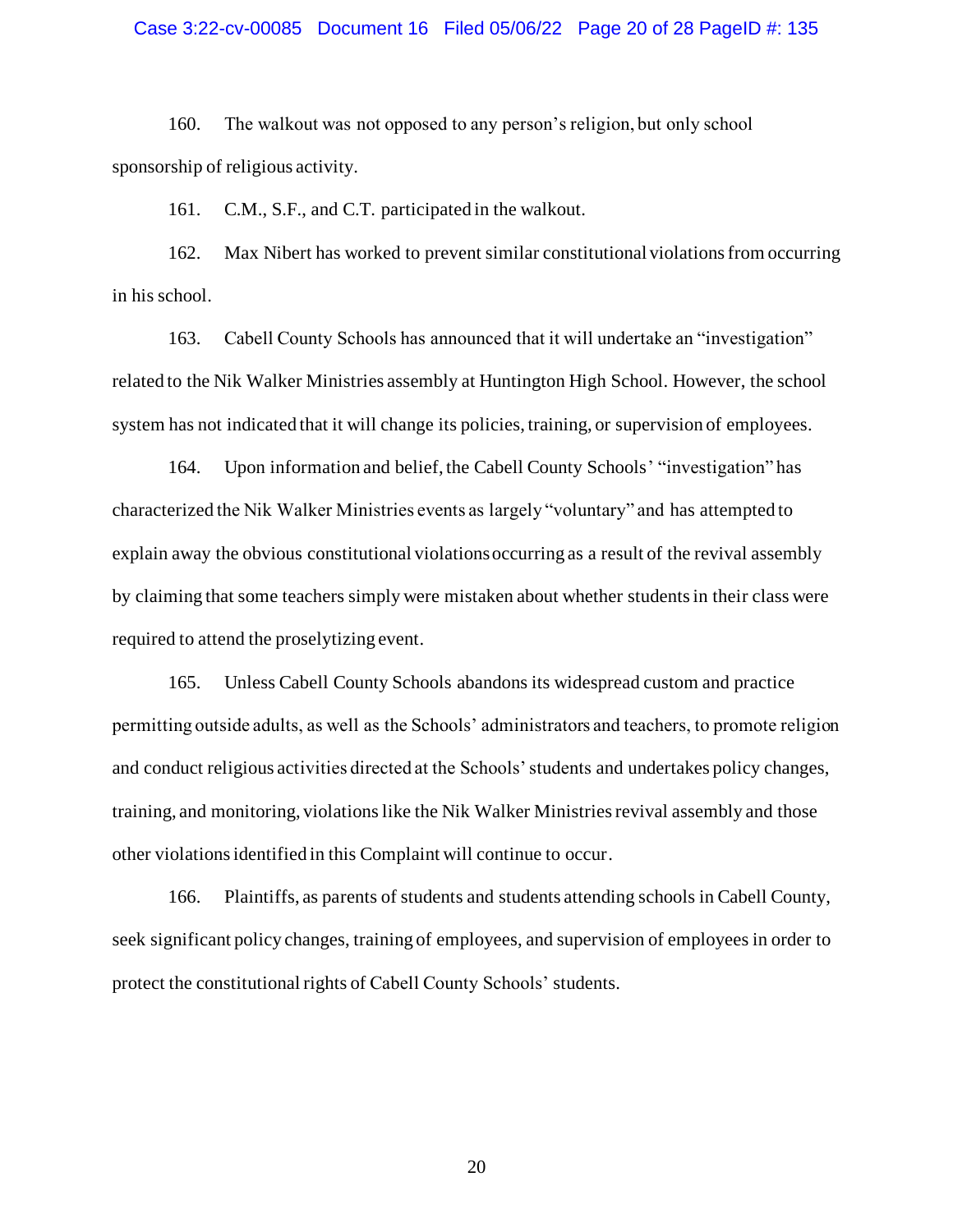**H. Cabell County Schools' continued adherence to its widespread custom and practice permitting outside adults, as well as the Schools' administrators and teachers, to promote religion and conduct religious activities directed at the Schools' students indicates a preference for evangelical Christianity on the part of the Schools and makes Plaintiffs susceptible to teacher and adult-led religious activity in the future.** 

167. C.M., S.F, E.F., C.F. C.T, S.T. and Max Nibert are subject to religious activity by school staff and outside adults without warning at their schools.

168. As students within schools in Cabell County, each student is subject to Cabell County Board of Education policies, customs, and practices, including Cabell County Schools' widespread custom and practice permitting outside adults, as well as the Schools' administrators and teachers, to promote religion and conduct religious activities directed at the Schools' students. Student Plaintiffs are also subject to the consequences of Cabell County Schools' lack of guidance and training of school staff.

169. C.M. believes that he is not part of a favored religion at his school, which he understands to be evangelical Christianity.

170. As a person who is nonreligious, C.M. understands that school officials have an unfavorable opinion of his nonreligious views, and a favorable opinion of evangelical Christianity.

171. Bethany Felinton, as a parent of S.F, E.F, and C.F. feels obligated to undertake additional burdens to monitor school activities in order to ensure that her children will not be indoctrinated in religious matters while at school.

172. While S.F. was the only family member forced to attend the Nik Walker revival, the entire family has suffered the consequences of the event and the school's association with evangelical Christianity.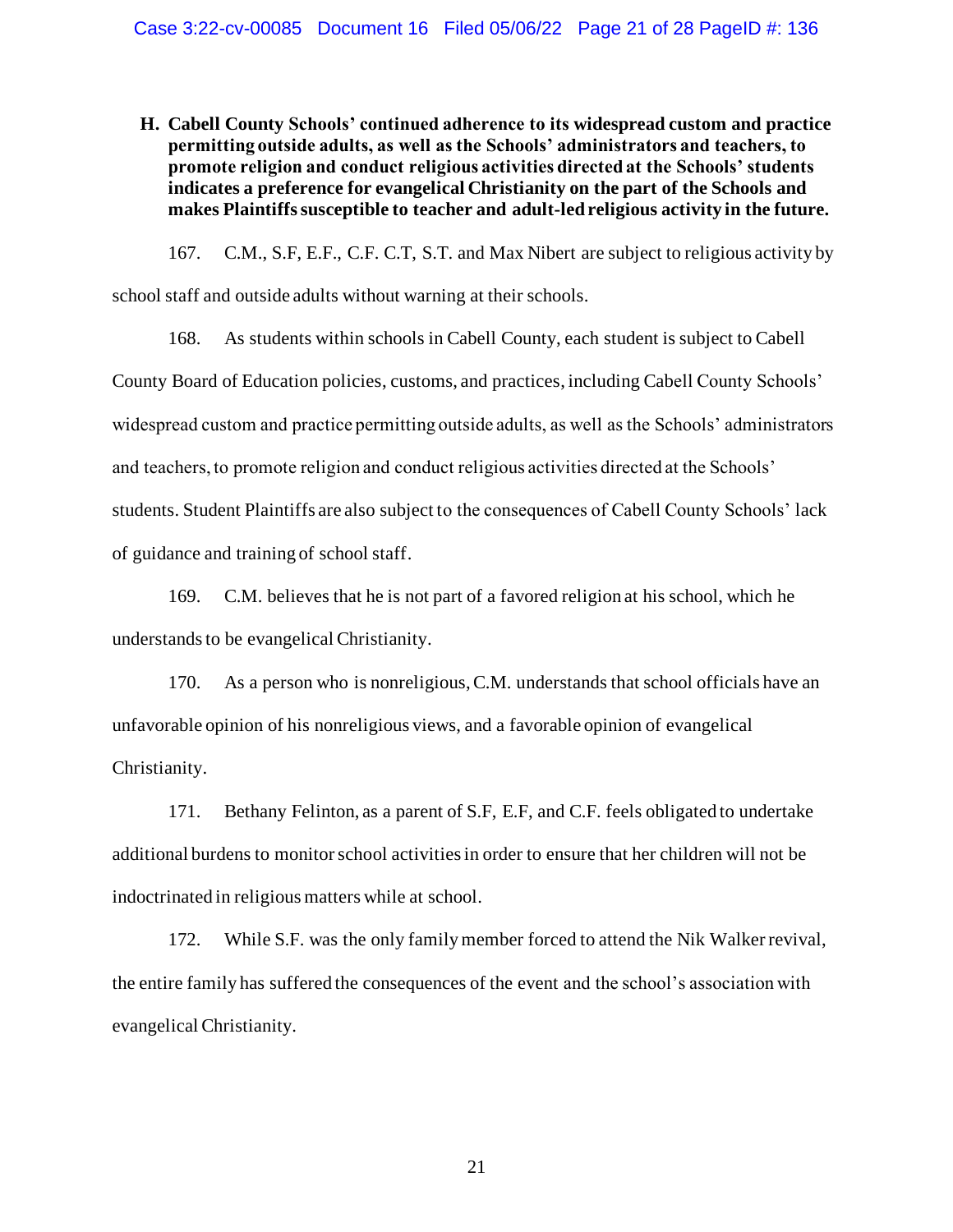### Case 3:22-cv-00085 Document 16 Filed 05/06/22 Page 22 of 28 PageID #: 137

173. Bethany Felinton and members of her family do not all share the same religious beliefs. It is important to her as a parent that her children are not improperly influenced on religious matters by their school.

174. C.F., who is student at Southside Elementary, was bullied at school because it was known that C.F's family had objected to the Nik Walker Ministries revival.

175. C.F. will attend Huntington Middle School next year and will eventually attend Huntington High School.

176. C.F. is likely to encounter teacher and adult-led religious activities if Defendants are not enjoined.

177. Because they do not identify as evangelical Christians, S.F., E.F. and C.F. feel like outsiders in their school communities.

178. Jana Tigchelaar, as a parent of C.T. and S.T., feels obligated to undertake additional burdens to monitor school activities in order to ensure that her children will not be indoctrinated in religious matters while at school.

179. For Jana Tigchelaar and her children, religion is a personal matter. Jana Tigchelaar does not want her children's school involved in providing religious worship activities.

180. Jana Tigchelaar has been very selective about which Christian church her family attends based on the views and beliefs of the church.

181. Jana Tigchelaar does not wish for her children to participate in religious worship activities sponsored by Christ Temple Church or Nik Walker Ministries.

182. S.T. will continue to attend Huntington Middle School next school year and then will attend Huntington High School.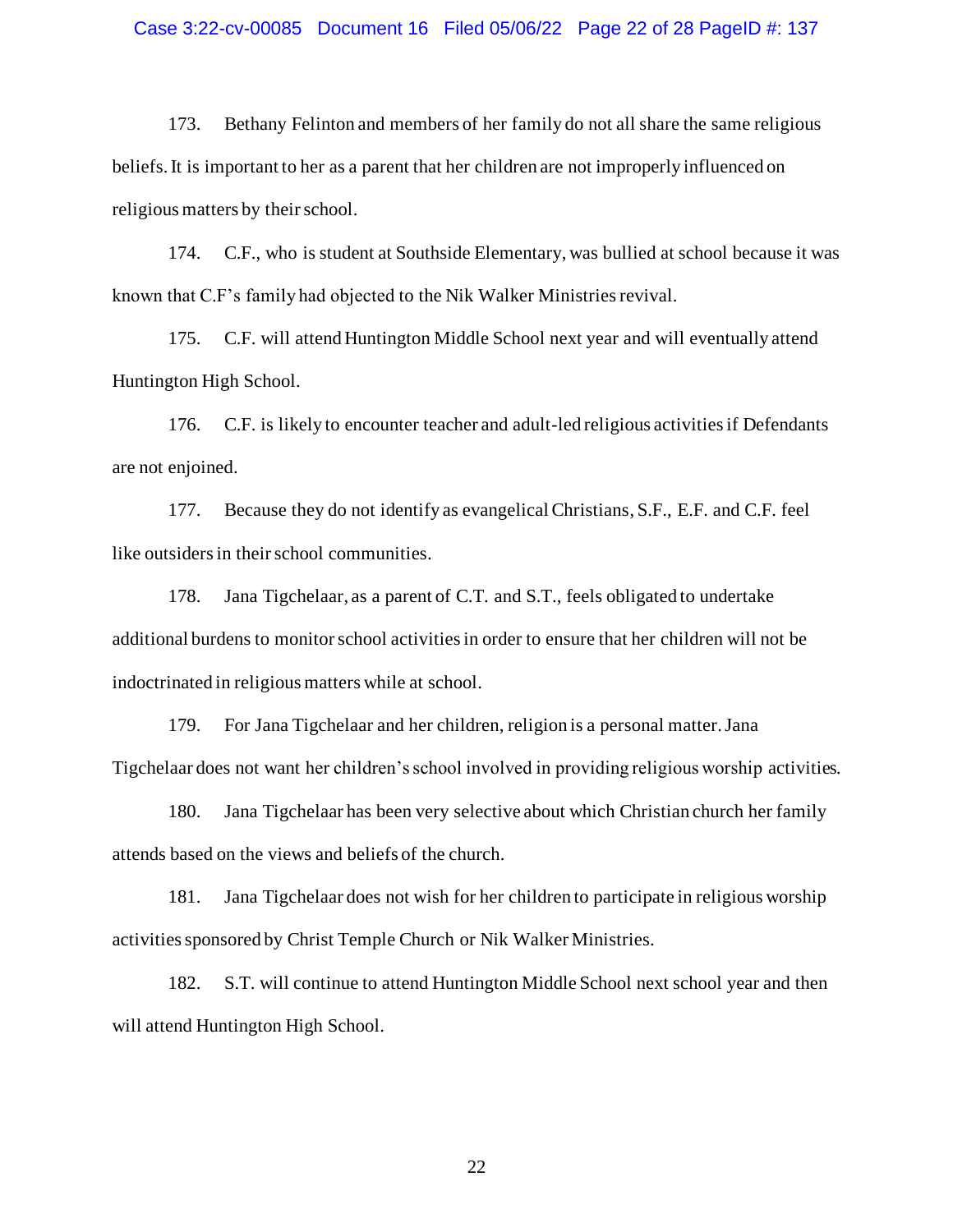183. Because they do not identify as the preferred evangelical Christians, S.T. and C.T.

feel like outsiders in their school communities.

184. Because it was known that C.T's family was opposed to the Nik Walker

Ministries revival, C.T.'s relationships with other students have been negatively impacted.

## **I. Absent injunctive relief, outside groups like Nik Walker Ministries will continue to engage in tactics that provide them an audience with students in Cabell County Schools.**

185. Nik Walker Ministries continues to seek access to students in public schools in West Virginia.

186. After students at Huntington High School made public objections to the revival that was held at their school, Nik Walker Ministries has sought to covertly continue its public school programs.

187. On February 8, 2022, Nik Walker Ministries posted a video to its Facebook page with the caption, "Jewell City Revival Update!" In the video, Walker says, "We just got back from Tolsia High School. So we just did an event in Tolsia. I don't have any pictures to show you because we didn't want to put those on the internet."

188. Nik Walker uses deception as a tool to further his ministry, including through grandiose claims that Walker has participated in miraculous healings.

189. On July 26, 2021, Nik Walker was featured in a video with Pastor Perry Stone, where Walker claimed that he helped baptize a man with a "withered hand." Walker claims the man's hand was miraculously healed by the baptism. Walker showed X-rays that he claimed were the "before" and "after" images of the man's hand. A video clip is available here: <https://twitter.com/i/status/1420021526791925768> (Last accessed Feb. 10, 2022).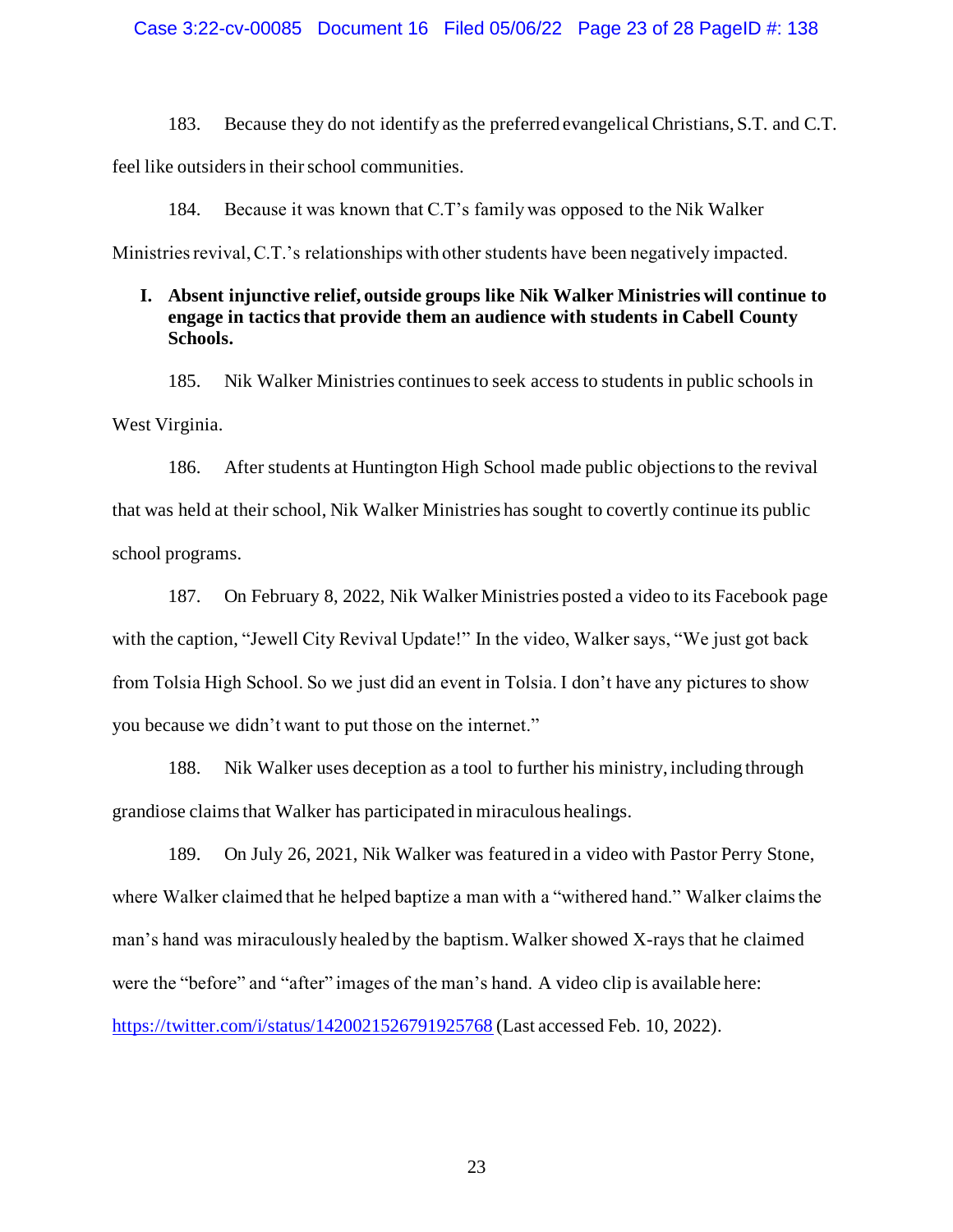### Case 3:22-cv-00085 Document 16 Filed 05/06/22 Page 24 of 28 PageID #: 139

190. In actuality, the X-rays were images of hands from several Chinese children who suffer from Kashin-Beck disease, which were published in a 2018 *Scientific Reports* article. (See Song, QQ., Liu, H., Lian, W. *et al.* The characteristics of positive and confusing hand X-ray signs in diagnosing Kashin–Beck Disease in children in China. *Sci Rep* 8**,** 3277 (2018).

### <https://doi.org/10.1038/s41598-018-21675-5> )

191. In addition, Walker has incorrectly implied that if a student invites him to her school it provides him with legal license to preach to other studentsin the school setting.

192. The Plaintiffs seek an injunction to ensure that ministers who mislead Cabell County Schools' administrators about the nature of their programs will not be permitted to have access to students during the school day.

#### **Count One**

### **42 U.S.C. § 1983 – Deprivation of Plaintiffs' First Amendment Rights by Defendants**

193. The foregoing averments of this Complaint are incorporated by reference.

194. By sponsoring a worship service and revival during the school day, Defendants and their agents or employees violate the Establishment Clause of the First Amendment, which is incorporated to the states by the Fourteenth Amendment to the United States Constitution.

195. By endorsing and advancing religion through the Nik Walker Ministries assembly, Defendants have deprived Plaintiffs of rights secured by the First and Fourteenth Amendments to the United States Constitution and 42 U.S.C. § 1983.

196. By sponsoring religious worship and prayer events during the school day, Defendants coerce students to participate in religious activity.

197. Defendants' policies, customs, and actions, as described herein, have no legitimate secular purpose, and instead have the purpose to advance Christianity.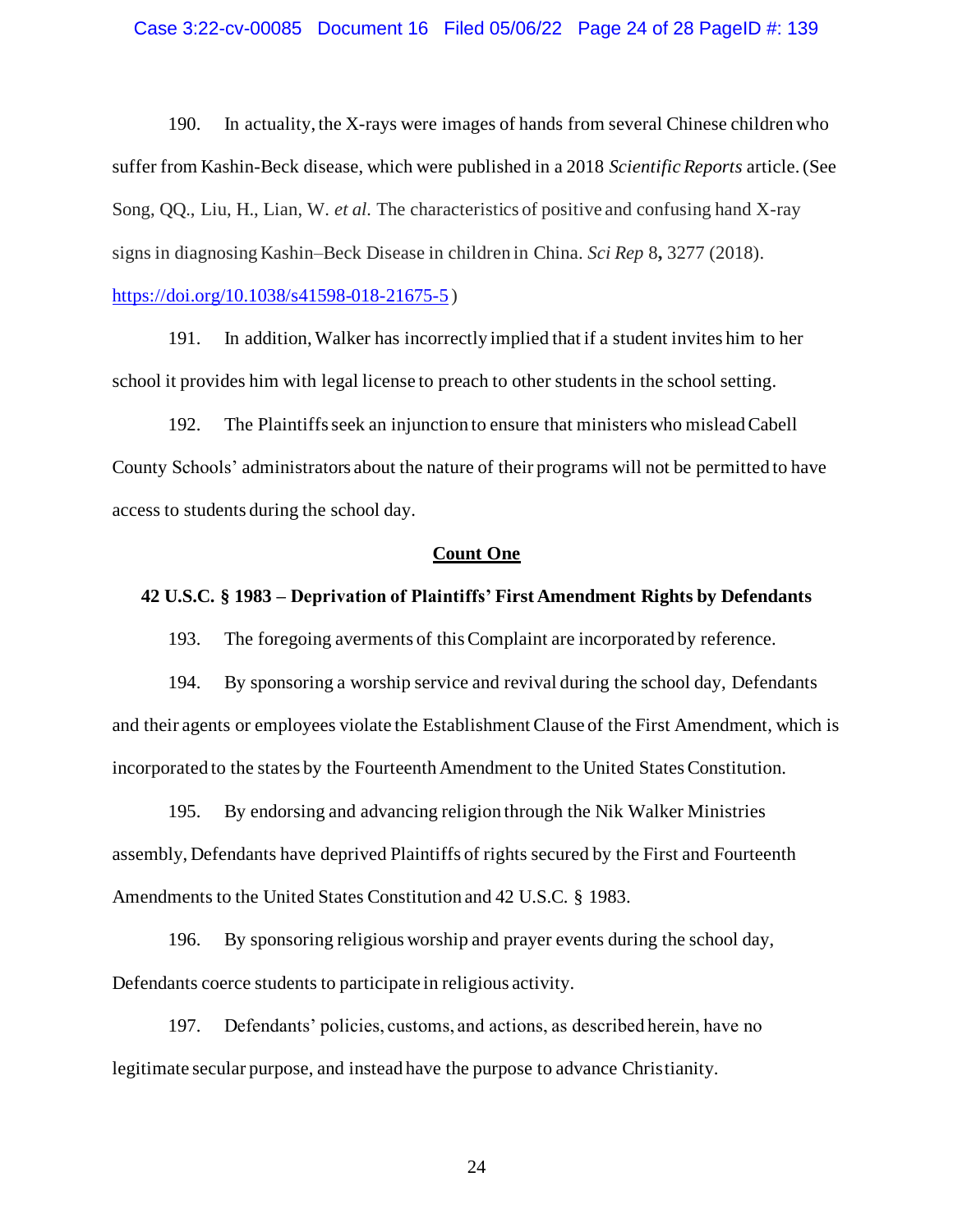#### Case 3:22-cv-00085 Document 16 Filed 05/06/22 Page 25 of 28 PageID #: 140

198. Defendants' policies, customs, and actions have the effect of advancing and endorsing Christianity over all other religions and religion in general over nonreligion.

199. Defendants' actions improperly entangle the state in religious matters and beliefs.

200. Defendants violated C.M. and S.F.'s rights of conscience and their First Amendment rights by subjecting them to unwanted religious exercises. Defendants also illegally coerced C.M. and S.F. into attending and participating in a religious activity.

201. Defendants' practice violates well-established United States Supreme Court precedent, including *McCollum v. Board of Education*, 333 U.S. 203 (1948); *School District of Abington Township v. Schempp,* 274 U.S. 203 (1963); *Lee v. Weisman,* 505 U.S. 577 (1992); and *Santa Fe Indep. Sch. Dist. v. Doe,* 530 U.S. 290 (2000).

202. The Defendants' policies and practices encroach on the parental rights of each parent plaintiff related to decisions regarding the religious or nonreligious upbringing of their children.

203. Defendants' actions as described herein are acts and conduct performed under color of law within the meaning of 42 U.S.C. § 1983.

204. Defendants' unconstitutional acts described herein, if allowed to continue, will irreparably harm Plaintiffs.

205. Defendants' conduct, as described herein, unless enjoined, will cause, a deprivation of constitutional rights in violation of the First and Fourteenth Amendments to the United States Constitution and 42 U.S.C. § 1983.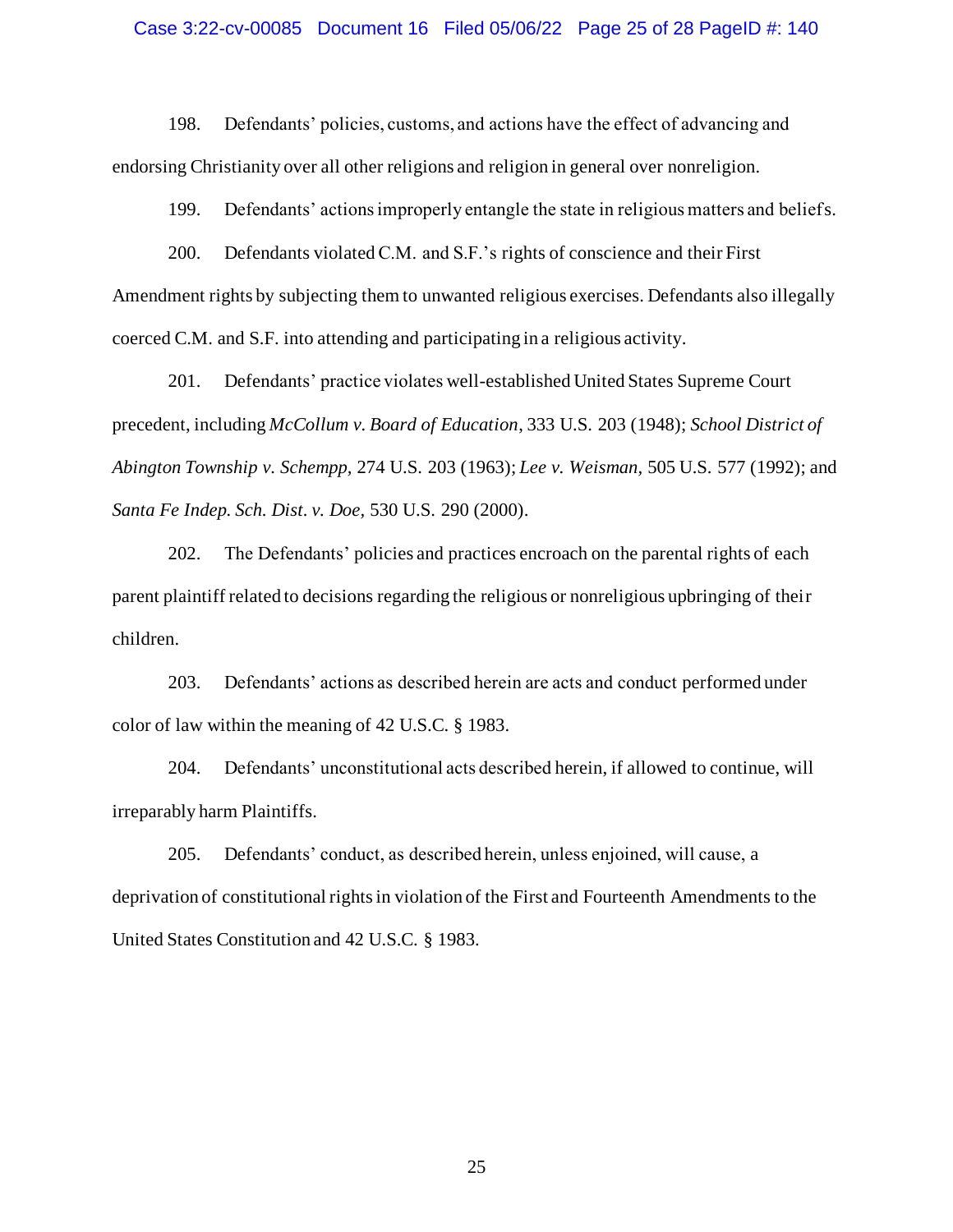## **Request for Relief**

WHEREFORE, Plaintiffs respectfully request the following relief from this Honorable Court:

- A. A declaratory judgment declaring that
	- a. Defendants' custom, policy, and practice of permitting outside adults, as well as teachers, to conduct prayer and religious worship activities directed at students violates the Establishment Clause of the First Amendment;
	- b. Defendants' authorization and participation in the Nik Walker Ministries assemblies, as described above, violates the Establishment Clause of the First Amendment;
- B. A permanent injunction, enjoining Defendants, including Defendants' agents, from:
	- a. Sponsoring religious assemblies and other religious worship services during the school day;
	- b. Conducting or promoting assemblies and other adult-led religious activities to students during the school day; and
	- c. Participating in Nik Walker Ministries assemblies and other religious activities with students during the school day.
- C. Entry of judgment for Plaintiffs against each Defendant for nominal damagesin the amount of \$1 to each Plaintiff.
- D. Costs and attorney's fees pursuant to 42 U.S.C. § 1988; and
- E. Such other relief as this Honorable Court deems just and proper.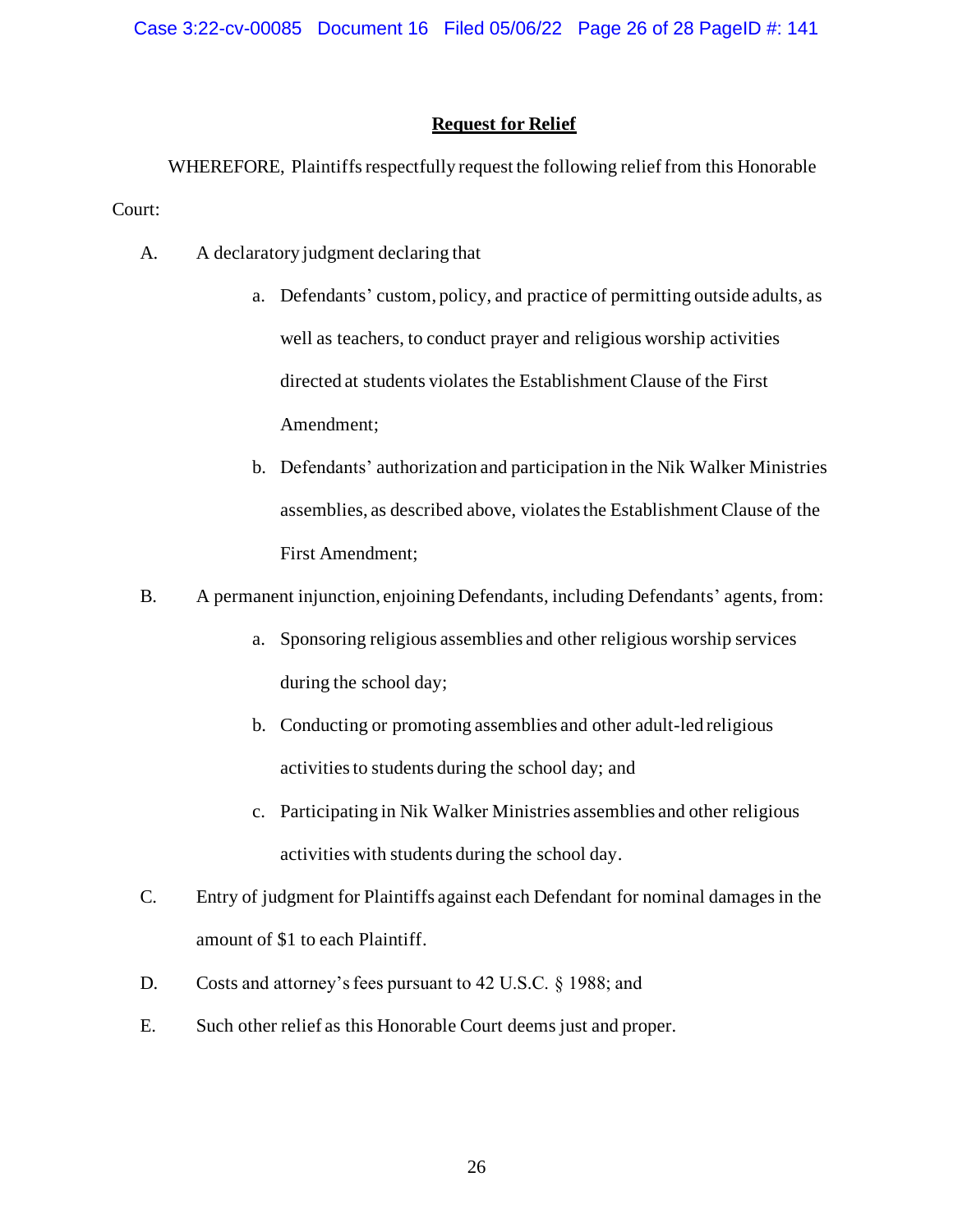Respectfully Submitted,

### */s/ Marcus. B. Schneider*

Marcus B. Schneider W.V. I.D. No. 12814 STEELE SCHNEIDER 420 Fort Duquesne Blvd., Suite 500 Pittsburgh, PA 15222 412-235-7682 [marcschneider@steeleschneider.com](mailto:marcschneider@steeleschneider.com)

Patrick C. Elliott\* Christopher Line\* Freedom From Religion Foundation, Inc. 10 N. Henry St. Madison, WI 53703 608-256-8900 [patrick@ffrf.org](mailto:patrick@ffrf.org) [chris@ffrf.org](mailto:chris@ffrf.org) \* Visiting Attorneys

Kristina Thomas Whiteaker W.V. I.D. No. 9434 The Grubb Law Group PLLC 1114 Kanawha Boulevard East Charleston, WV 25301 304-345-3356 [kwhiteaker@grubblawgroup.com](mailto:kwhiteaker@grubblawgroup.com)